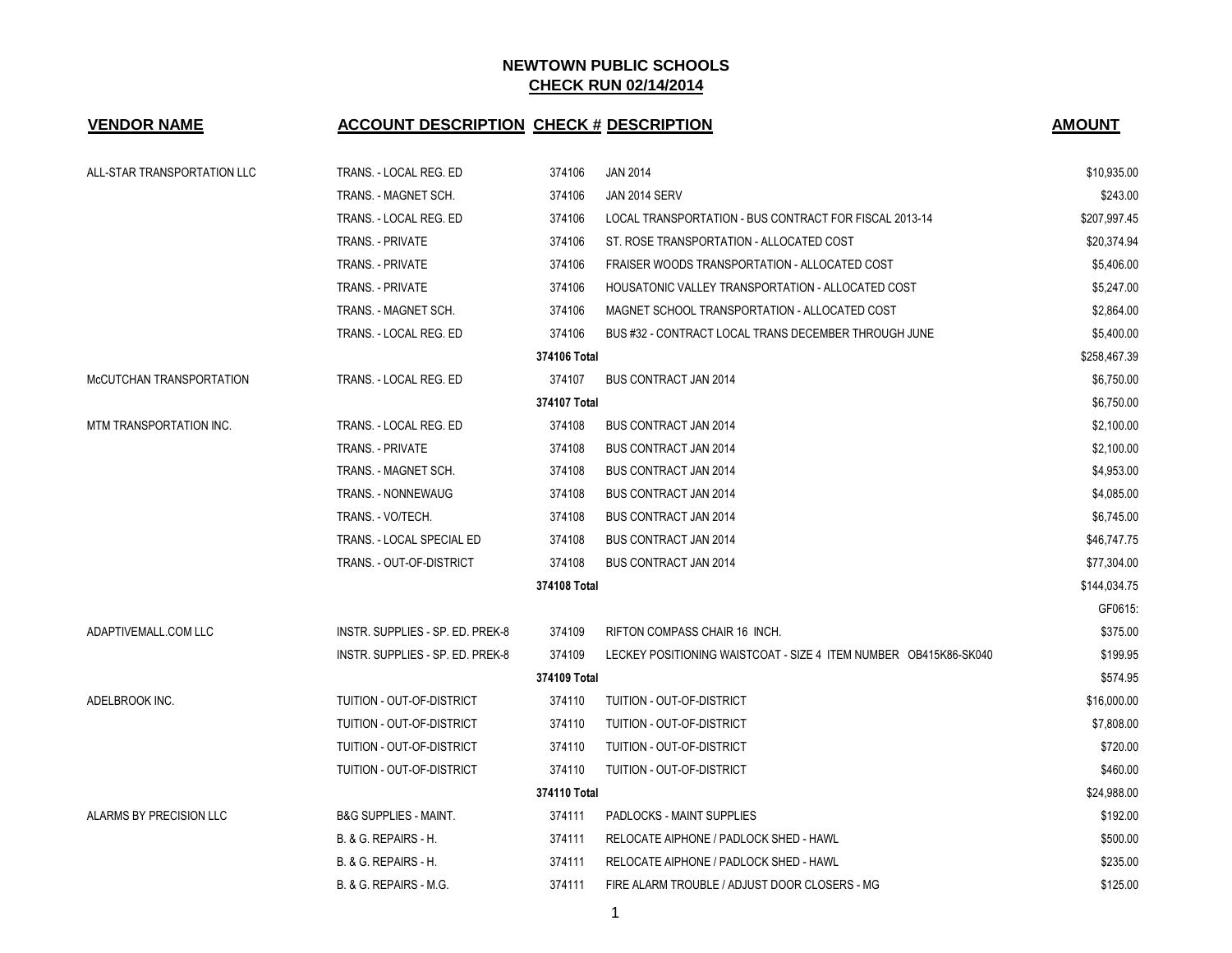| <b>VENDOR NAME</b>               | <b>ACCOUNT DESCRIPTION CHECK # DESCRIPTION</b> |              |                                               | <b>AMOUNT</b> |
|----------------------------------|------------------------------------------------|--------------|-----------------------------------------------|---------------|
| ALARMS BY PRECISION LLC          | B. & G. REPAIRS - M.G.                         | 374111       | FIRE ALARM TROUBLE / ADJUST DOOR CLOSERS - MG | \$531.25      |
|                                  | B. & G. REPAIRS - HOM.                         | 374111       | TROUBLE SHOOT ALARM CONTROL PANEL - HOM       | \$235.00      |
|                                  |                                                | 374111 Total |                                               | \$1,818.25    |
| ALL ABOUT YOU HOME CARE SERVICES | PROF. SERV. - HEALTH ELEM/RIS                  | 374112       | LPN SERVICES STARR PROGRAM                    | \$2,007.50    |
|                                  | PROF. SERV. - HEALTH ELEM/RIS                  | 374112       | LPN SERVICES STARR PROGRAM                    | \$2,131.25    |
|                                  | PROF. SERV. - HEALTH ELEM/RIS                  | 374112       | LPN SERVICES STARR PROGRAM                    | \$935.00      |
|                                  |                                                | 374112 Total |                                               | \$5,073.75    |
| ALL-STAR TRANSPORTATION LLC      | STUDENT TRAVEL - SPORTS                        | 374113       | SPORTS TRANSPORTATION                         | \$360.00      |
|                                  | STUDENT TRAVEL - SPORTS                        | 374113       | SPORTS TRANSPORTATION                         | \$2,635.00    |
|                                  | STUDENT TRAVEL - MUSIC                         | 374113       | <b>COLOR GUARD TO REED SCHOOL</b>             | \$580.00      |
|                                  | STUDENT TRAVEL - SPORTS                        | 374113       | Payment for travel to basketball games        | \$780.00      |
|                                  |                                                | 374113 Total |                                               | \$4,355.00    |
| AMAZON                           | <b>TEXTBOOKS - CLASSROOM</b>                   | 374114       | Amazon order for books                        | \$47.90       |
|                                  | TEXTBOOKS - CLASSROOM                          | 374114       | Amazon order for books                        | \$23.98       |
|                                  | TEXTBOOKS - CLASSROOM                          | 374114       | Amazon order for books                        | \$64.67       |
|                                  | TEXTBOOKS - CLASSROOM                          | 374114       | Amazon order for books                        | \$138.69      |
|                                  | TEXTBOOKS - CLASSROOM                          | 374114       | Amazon order for books                        | \$14.17       |
|                                  | TEXTBOOKS - CLASSROOM                          | 374114       | Amazon order for books                        | \$85.40       |
|                                  |                                                | 374114 Total |                                               | \$374.81      |
| AMERICAN RED CROSS               | STAFF TRAIN. - HEALTH ADMIN.                   | 374115       | CPR/FIRST AID & AED TRAINING 2013/14          | \$19.00       |
|                                  |                                                | 374115 Total |                                               | \$19.00       |
| APPLE INC.                       | INSTR. SUPPLIES - SOC. STUDIES                 | 374116       | IPAD2 WITH WI-FI BLACK- APPLECARE             | \$99.00       |
|                                  | INSTR. SUPPLIES - SOC. STUDIES                 | 374116       | IPAD2 WITH Wi-Fi 33 BLACK- APPLECARE          | \$399.00      |
|                                  |                                                | 374116 Total |                                               | \$498.00      |
| AQUARION WATER COMPANY OF CT     | WATER - S.H.                                   | 374117       | WATER 200346118                               | \$1,587.98    |
|                                  | WATER - S.H.                                   | 374117       | WATER 200346119                               | \$393.83      |
|                                  | WATER - M.G.                                   | 374117       | WATER 200330675                               | \$1,001.22    |
|                                  | WATER - H.S.                                   | 374117       | WATER 200327318                               | \$1,001.22    |
|                                  |                                                | 374117 Total |                                               | \$3,984.25    |
| ASSOCIATED REFUSE HAULERS        | <b>REFUSE REMOVAL</b>                          | 374118       | REFUSE DISPOSAL - ALL SCHOOLS 2013-2014       | \$7,289.39    |
|                                  | <b>REFUSE REMOVAL</b>                          | 374118       | CARDBOARD RECYCLING - ALL SCHOOLS 2013-2014   | \$40.00       |
|                                  | <b>REFUSE REMOVAL</b>                          | 374118       | CARDBOARD RECYCLING - ALL SCHOOLS 2013-2014   | \$197.00      |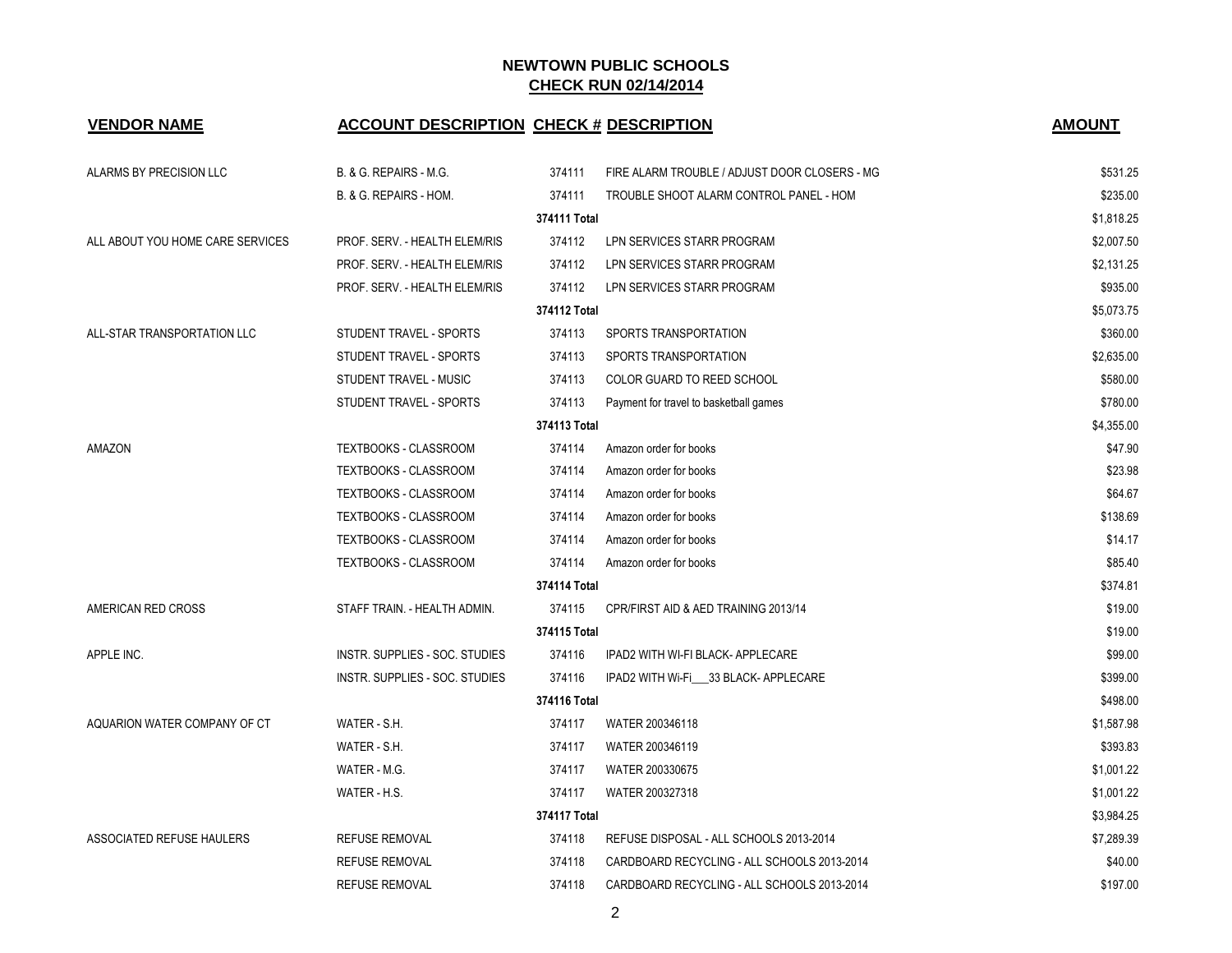| <b>VENDOR NAME</b>                   | <b>ACCOUNT DESCRIPTION CHECK # DESCRIPTION</b> |              |                                                                  | <b>AMOUNT</b> |
|--------------------------------------|------------------------------------------------|--------------|------------------------------------------------------------------|---------------|
| ASSOCIATED REFUSE HAULERS            | REFUSE REMOVAL                                 | 374118       | CARDBOARD RECYCLING - ALL SCHOOLS 2013-2014                      | \$100.00      |
|                                      | <b>REFUSE REMOVAL</b>                          | 374118       | CARDBOARD RECYCLING - ALL SCHOOLS 2013-2014                      | \$136.00      |
|                                      | <b>REFUSE REMOVAL</b>                          | 374118       | CARDBOARD RECYCLING - ALL SCHOOLS 2013-2014                      | \$269.00      |
|                                      | <b>REFUSE REMOVAL</b>                          | 374118       | CARDBOARD RECYCLING - ALL SCHOOLS 2013-2014                      | \$125.00      |
|                                      | <b>REFUSE REMOVAL</b>                          | 374118       | CARDBOARD RECYCLING - ALL SCHOOLS 2013-2014                      | \$350.00      |
|                                      |                                                | 374118 Total |                                                                  | \$8,506.39    |
| <b>AT&amp;T MOBILITY</b>             | <b>TELEPHONE &amp; CABLE</b>                   | 374119       | <b>SERVICES 2013/14</b>                                          | \$212.87      |
|                                      |                                                | 374119 Total |                                                                  | \$212.87      |
| AUTO HOME COMMERCIAL                 | <b>EMERGENCY REPAIRS - M.S.</b>                | 374120       | CONNECT INTERCOM SYSTEM / PAGING TO NEW CISCO PHONE SYSTEM - NMS | \$3,824.11    |
|                                      | <b>EMERGENCY REPAIRS - M.S.</b>                | 374120       | CONNECT INTERCOM SYSTEM / PAGING TO NEW CISCO PHONE SYSTEM - NMS | \$481.30      |
|                                      |                                                | 374120 Total |                                                                  | \$4,305.41    |
| ANNETTE BARBOUR                      | TRANS. - LOCAL SPECIAL ED                      | 374121       | SERV 01/27/14 THRU 01/31/14                                      | \$400.00      |
|                                      | TRANS. - LOCAL SPECIAL ED                      | 374121       | SERV 02/04/14 THRU 02/07/14                                      | \$240.00      |
|                                      |                                                | 374121 Total |                                                                  | \$640.00      |
| THE BEE PUBLISHING CO.               | ADVERTISING - BUS. SERV.                       | 374122       | ADV. 4028                                                        | \$61.10       |
|                                      |                                                | 374122 Total |                                                                  | \$61.10       |
| BEHAVIORAL CONSULTING ASSOCIATES LLC | PROF. SERV. - PSYCH/MED. EVAL.                 | 374123       | <b>BCBA MEETING &amp; TEAM MEETING</b>                           | \$1,500.00    |
|                                      |                                                | 374123 Total |                                                                  | \$1,500.00    |
| RONALD J. BIENKOWSKI                 | STAFF TRAVEL - BUS. SERV.                      | 374124       | MONTHLY EXPENSE & TRAVEL 2013/14                                 | \$300.00      |
|                                      |                                                | 374124 Total |                                                                  | \$300.00      |
| BLUE LABEL BATTERY INC.              | INSTR. SUPPLIES - CLASSROOM                    | 374125       | NEC PROJECTOR LAMP- NP07LP-60002447 PART 72365X                  | \$507.00      |
|                                      |                                                | 374125 Total |                                                                  | \$507.00      |
| <b>INGRID BOEDECKER</b>              | TUITION - OUT-OF-DISTRICT                      | 374126       | <b>REIMBURSEMENT TO PARENT</b>                                   | \$50.00       |
|                                      |                                                | 374126 Total |                                                                  | \$50.00       |
| GINA BRADBURY P.T.                   | STAFF TRAVEL - PUPIL SERV.                     | 374127       | TRAVEL JAN 2014                                                  | \$94.57       |
|                                      |                                                | 374127 Total |                                                                  | \$94.57       |
| BROOK FARM METALWORKS INC.           | <b>REPAIRS - MAINT.</b>                        | 374128       | REPAIR PLOW MOUNT - MAINT REPAIRS                                | \$475.00      |
|                                      |                                                | 374128 Total |                                                                  | \$475.00      |
| BUREAU OF EDUCATION & RESEARCH       | MEMBERSHIPS - LIBRARY                          | 374129       | What s New in Young Adult Lit Conference                         | \$235.00      |
|                                      |                                                | 374129 Total |                                                                  | \$235.00      |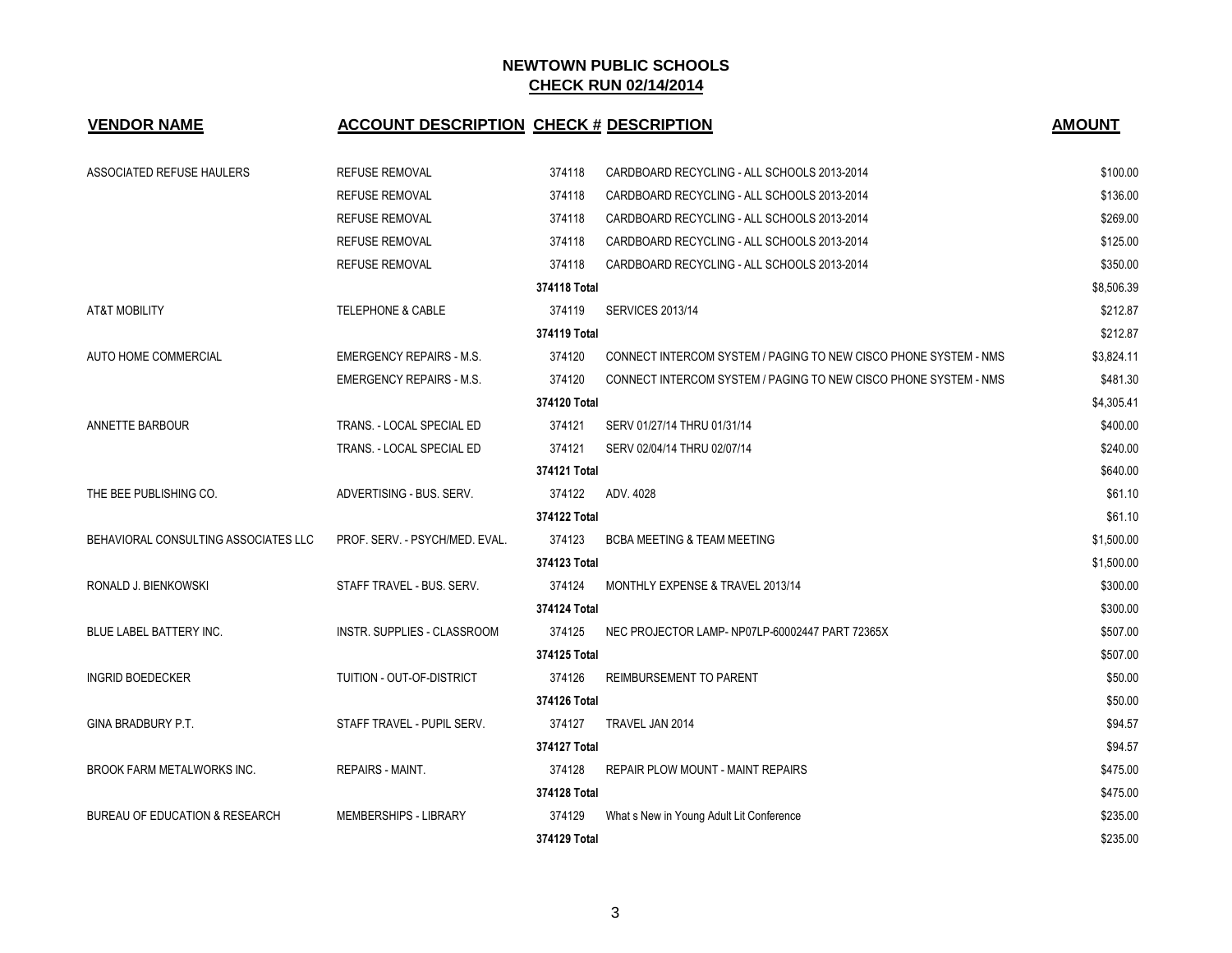| <b>VENDOR NAME</b>       | <b>ACCOUNT DESCRIPTION CHECK # DESCRIPTION</b> |              |                                                                    | <b>AMOUNT</b> |
|--------------------------|------------------------------------------------|--------------|--------------------------------------------------------------------|---------------|
| CABE                     | ADVERTISING - SUPER.                           | 374130       | CABE SEARCH SERV EXP                                               | \$335.50      |
|                          | CONTRACTED SERV. - B.O.E.                      | 374130       | SUPERINTENDENT SEARCH CONTRACTED SERV                              | \$6,666.67    |
|                          |                                                | 374130 Total |                                                                    | \$7,002.17    |
| RAYMOND CARLSON          | INSTR. SUPPLIES - WORLD LANG.                  | 374131       | CHINESE GUEST STIPEND FEB 2014                                     | \$150.00      |
|                          |                                                | 374131 Total |                                                                    | \$150.00      |
| CONNIE CARUSO            | OFF. SUPPLIES - H.S.                           | 374132       | <b>INTELLIFAX MACHINE</b>                                          | \$300.44      |
|                          |                                                | 374132 Total |                                                                    | \$300.44      |
| CBS LLC                  | <b>SUPPLIES - LIBRARY</b>                      | 374133       | Smart Bulb, Unifi 45 lamp, room 19                                 | \$249.00      |
|                          | SUPPLIES - LIBRARY                             | 374133       | shipping/handling                                                  | \$25.00       |
|                          | INSTR. SUPPLIES - CLASSROOM                    | 374133       | SMART BOARD PEN SETS AND ERASER                                    | \$176.00      |
|                          | INSTR. SUPPLIES - CLASSROOM                    | 374133       | <b>SHIPPING</b>                                                    | \$5.00        |
|                          |                                                | 374133 Total |                                                                    | \$455.00      |
| <b>CCM SERVICES LLC</b>  | ELECTRICITY - H.S.                             | 374134       | ELEC SUPPLY JAN 2014                                               | \$1,109.00    |
|                          |                                                | 374134 Total |                                                                    | \$1,109.00    |
| CED                      | B. & G. IMPROVE - HOM.                         | 374135       | EMERGENCY POWER - HOM (PER QUOTE)                                  | \$800.30      |
|                          | B. & G. IMPROVE - HOM.                         | 374135       | EMERGENCY POWER - HOM (PER QUOTE)                                  | \$2,695.00    |
| CED                      | <b>B. &amp; G. REPAIRS - H.S.</b>              | 374135       | REPLACEMENT PARKING LOT POLE / BASE MV ACCIDENT - INSURANCE CLAIM) | \$1,270.00    |
|                          |                                                | 374135 Total |                                                                    | \$4,765.30    |
| CES                      | REPAIRS - SP/HEAR.                             | 374136       | TECH EVAL REED STUDENT                                             | \$1,207.00    |
|                          | REPAIRS - SP/HEAR.                             | 374136       | TECH CONSULT - REED STUDENT                                        | \$135.00      |
|                          |                                                | 374136 Total |                                                                    | \$1,342.00    |
| CHARTER COMMUNICATIONS   | <b>TELEPHONE &amp; CABLE</b>                   | 374137       | <b>SERVICES 2013/14</b>                                            | \$2,444.79    |
|                          |                                                | 374137 Total |                                                                    | \$2,444.79    |
| CHERRY LAKE PUBLISHING   | <b>SUPPLIES - LIBRARY</b>                      | 374138       | see attached for details-                                          | \$798.00      |
|                          |                                                | 374138 Total |                                                                    | \$798.00      |
| <b>MATT CHILDS</b>       | INSTR. SUPPLIES - CLASSROOM                    | 374139       | <b>ERT SUPPLIES</b>                                                | \$61.51       |
|                          |                                                | 374139 Total |                                                                    | \$61.51       |
| <b>CIRMA</b>             | <b>WORKERS COMP</b>                            | 374140       | WC PAYROLL AUDIT 2012-13                                           | \$13,824.00   |
|                          | <b>WORKERS COMP</b>                            | 374140       | WC PAYROLL AUDIT 2012-13                                           | \$10,931.00   |
|                          |                                                | 374140 Total |                                                                    | \$24,755.00   |
| CONN CUSTOM AQUATICS LLC | <b>EMERGENCY REPAIRS - H.S.</b>                | 374141       | INSTALL HANDICAP SWIMMING POOL LIFT                                | \$6,145.00    |
|                          |                                                | 374141 Total |                                                                    | \$6,145.00    |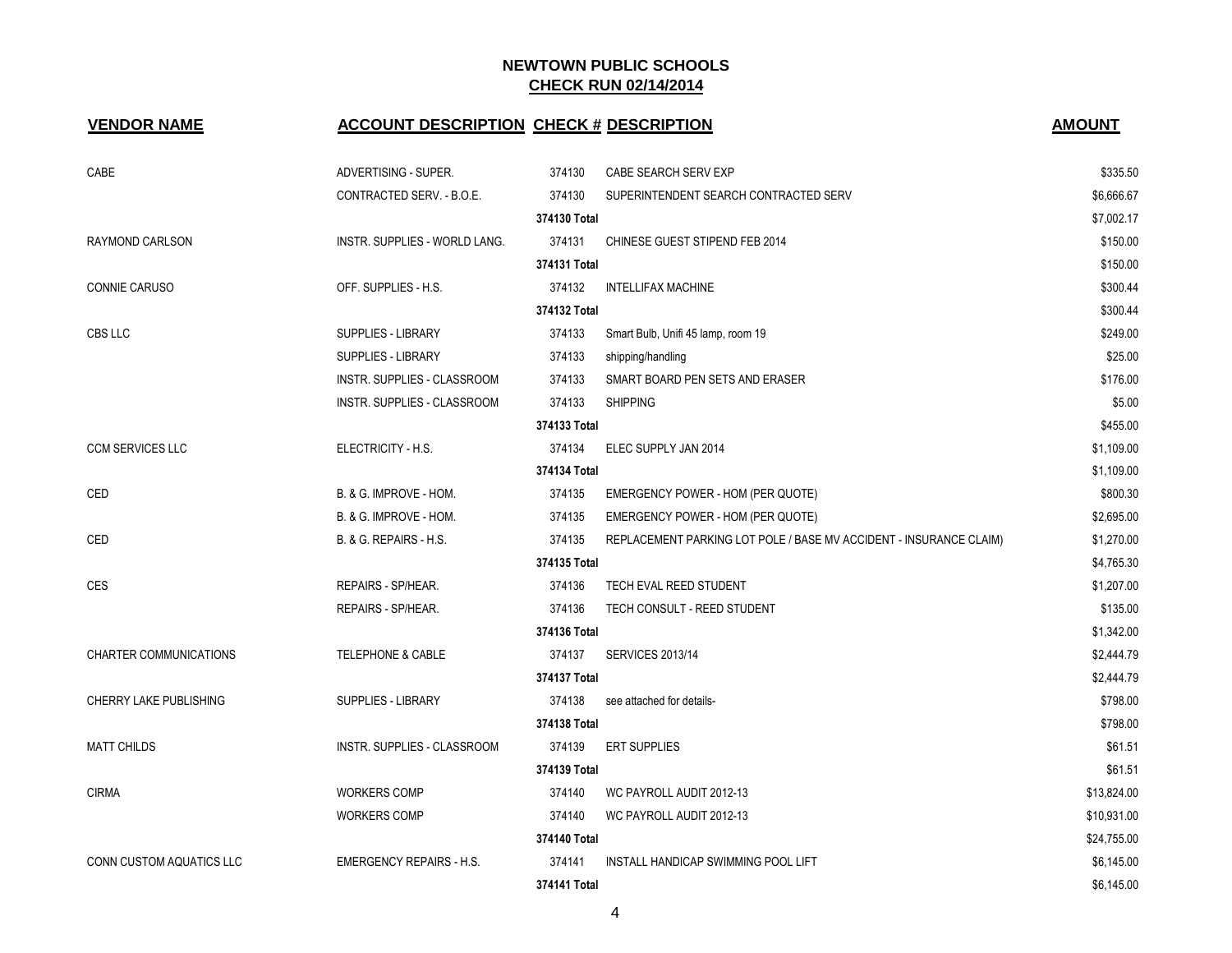| <b>VENDOR NAME</b>                   | <b>ACCOUNT DESCRIPTION CHECK # DESCRIPTION</b> |              |                                           | <b>AMOUNT</b> |
|--------------------------------------|------------------------------------------------|--------------|-------------------------------------------|---------------|
| CONN JUNIOR REPUBLIC INC.            | TUITION - OUT-OF-DISTRICT                      | 374142       | PAYROLLS F.I.C.A. DEC 2013                | \$2,411.36    |
|                                      |                                                | 374142 Total |                                           | \$2,411.36    |
| <b>CONNECTICUT LIGHT &amp; POWER</b> | ELECTRICITY - RIS.                             | 374143       | ELEC 51324453075                          | \$9,506.81    |
|                                      | ELECTRICITY - M.S.                             | 374143       | ELEC 51658443072                          | \$4,420.92    |
|                                      | ELECTRICITY - M.S.                             | 374143       | ELEC 51352546030                          | \$176.98      |
|                                      | ELECTRICITY - H.S.                             | 374143       | ELEC 51418253076                          | \$23,352.73   |
|                                      |                                                | 374143 Total |                                           | \$37,457.44   |
| <b>CRYSTAL ROCK</b>                  | INSTR. SUPPLIES - CLASSROOM                    | 374144       | Delivery of 15 5-gallon Water Bottles     | \$48.00       |
|                                      | INSTR. SUPPLIES - CLASSROOM                    | 374144       | Nine months rental of water cooler/heater | \$3.00        |
|                                      |                                                | 374144 Total |                                           | \$51.00       |
| DALENE HARDWOOD FLOORING CO INC.     | B. & G. IMPROVE - M.G.                         | 374145       | RESAND / REFINISH GYM FLOOR - MG          | \$7,934.00    |
|                                      |                                                | 374145 Total |                                           | \$7,934.00    |
| ANNE DALTON                          | STAFF TRAIN. - HEALTH ADMIN.                   | 374146       | ASNC WINTER DINNER                        | \$40.00       |
|                                      |                                                | 374146 Total |                                           | \$40.00       |
| DANBURY PUBLIC SCHOOLS               | TUITION - MAGNET SCHOOL                        | 374147       | WESTERN CT AIS MAGNET SCHOOL              | \$71,360.00   |
|                                      |                                                | 374147 Total |                                           | \$71,360.00   |
| NATHALIE DE BRANTES                  | STAFF TRAIN. - STAFF DEVELOP.                  | 374148       | COFFEE FOR SCIENCE FAIR                   | \$170.16      |
|                                      |                                                | 374148 Total |                                           | \$170.16      |
| DEMCO INC.                           | SUPPLIES - LIBRARY                             | 374149       | Saddle Stitch Stapler, #WS21034980        | \$53.10       |
|                                      | SUPPLIES - LIBRARY                             | 374149       | Green Eggs and Ham Bookmark, #WL12213520  | \$24.87       |
|                                      | SUPPLIES - LIBRARY                             | 374149       | Vote for Books Bookmark, #WD13482480      | \$18.75       |
|                                      | SUPPLIES - LIBRARY                             | 374149       | Elect to Read Poster, #WD130042210,       | \$16.50       |
|                                      |                                                | 374149 Total |                                           | \$113.22      |
| <b>DIRECT ENERGY BUSINESS</b>        | ELECTRICITY - H.                               | 374150       | UTIL 1130804                              | \$2,278.40    |
|                                      | ELECTRICITY - S.H.                             | 374150       | UTIL 1130819                              | \$11.54       |
|                                      | ELECTRICITY - S.H.                             | 374150       | UTIL 1130820                              | \$48.56       |
|                                      | ELECTRICITY - M.G.                             | 374150       | UTIL 1130805                              | \$32.37       |
|                                      | ELECTRICITY - M.G.                             | 374150       | UTIL 1130806                              | \$2,022.40    |
|                                      | ELECTRICITY - HOM.                             | 374150       | UTIL 1130817                              | \$4,193.29    |
|                                      | ELECTRICITY - M.S.                             | 374150       | UTIL 1130812                              | \$20.65       |
|                                      | ELECTRICITY - M.S.                             | 374150       | UTIL 1130814                              | \$11.79       |
|                                      | ELECTRICITY - M.S.                             | 374150       | UTIL 1130815                              | \$16.53       |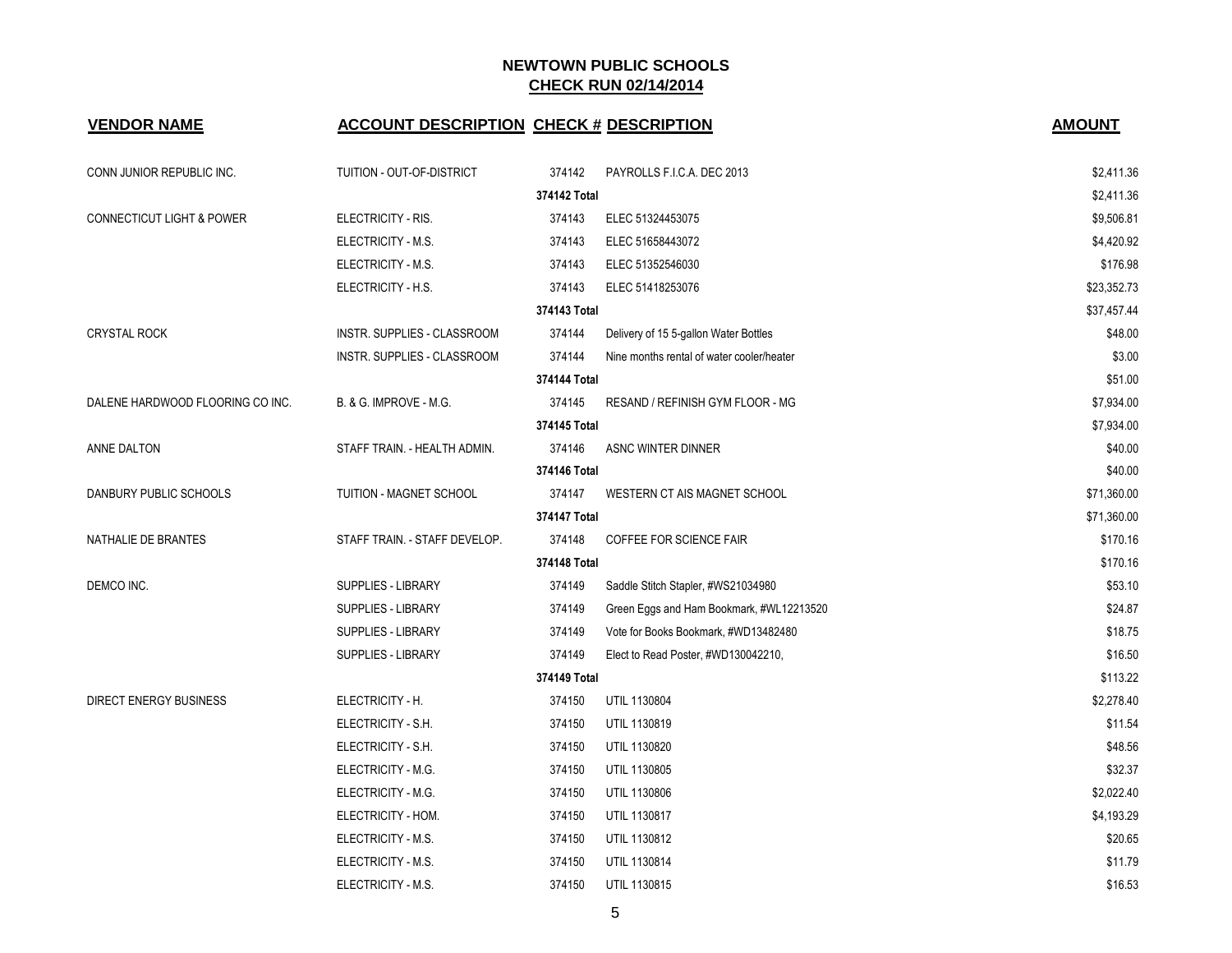| <b>VENDOR NAME</b>            | <b>ACCOUNT DESCRIPTION CHECK # DESCRIPTION</b> |              |                                                 | <b>AMOUNT</b> |
|-------------------------------|------------------------------------------------|--------------|-------------------------------------------------|---------------|
| DIRECT ENERGY BUSINESS        | ELECTRICITY - M.S.                             | 374150       | <b>UTIL 1130813</b>                             | \$76.28       |
|                               | ELECTRICITY - H.S.                             | 374150       | UTIL 1130807                                    | \$1.59        |
|                               | ELECTRICITY - H.S.                             | 374150       | UTIL 1130811                                    | \$27,875.37   |
|                               | ELECTRICITY - H.S.                             | 374150       | <b>UTIL 1130810</b>                             | \$0.95        |
|                               |                                                | 374150 Total |                                                 | \$36,589.72   |
| <b>CHARLES DUMAIS</b>         | STAFF TRAVEL - ADMIN.                          | 374151       | <b>TRAVEL CAS</b>                               | \$31.36       |
|                               |                                                | 374151 Total |                                                 | \$31.36       |
| DUMOUCHEL PAPER CO.           | <b>B&amp;G SUPPLIES - CUSTODIAL</b>            | 374152       | TOILET BOWL CLEANER / BUFF PADS - CUST SUPPLIES | \$29.50       |
|                               | <b>B&amp;G SUPPLIES - CUSTODIAL</b>            | 374152       | TOILET BOWL CLEANER / BUFF PADS - CUST SUPPLIES | \$238.29      |
|                               |                                                | 374152 Total |                                                 | \$267.79      |
| <b>EAST RIVER ENERGY INC.</b> | FUEL OIL - GEN.                                | 374153       | OIL 5037H                                       | \$1,056.07    |
|                               |                                                | 374153 Total |                                                 | \$1,056.07    |
| <b>EQUIP CORPORATION</b>      | EQUIP RENTAL - B&G                             | 374154       | STORAGE CONTAINER RENTAL - E-726 (2013-2014)    | \$75.00       |
|                               | <b>EQUIP RENTAL - SPORTS</b>                   | 374154       | RENTAL OF CONTAINERS                            | \$75.00       |
|                               | <b>EQUIP RENTAL - SPORTS</b>                   | 374154       | <b>RENTAL OF CONTAINERS</b>                     | \$95.00       |
|                               | <b>EQUIP RENTAL - SPORTS</b>                   | 374154       | <b>RENTAL OF CONTAINERS</b>                     | \$75.00       |
|                               |                                                | 374154 Total |                                                 | \$320.00      |
| <b>EXCEL TUTORING LLC</b>     | <b>TUTORS - HOMEBOUND</b>                      | 374155       | HOMEBOUND TUTORING OF STUDENTS                  | \$600.00      |
|                               | <b>TUTORS - HOMEBOUND</b>                      | 374155       | HOMEBOUND TUTORING OF STUDENTS                  | \$655.00      |
|                               | <b>TUTORS - HOMEBOUND</b>                      | 374155       | HOMEBOUND TUTORING OF STUDENTS                  | \$845.00      |
|                               | <b>TUTORS - HOMEBOUND</b>                      | 374155       | HOMEBOUND TUTORING OF STUDENTS                  | \$806.25      |
|                               | <b>TUTORS - HOMEBOUND</b>                      | 374155       | HOMEBOUND TUTORING OF STUDENTS                  | \$525.00      |
|                               | <b>TUTORS - HOMEBOUND</b>                      | 374155       | HOMEBOUND TUTORING OF STUDENTS                  | \$760.00      |
|                               | <b>TUTORS - HOMEBOUND</b>                      | 374155       | HOMEBOUND TUTORING OF STUDENTS                  | \$30.00       |
|                               | <b>TUTORS - HOMEBOUND</b>                      | 374155       | HOMEBOUND TUTORING OF STUDENTS                  | \$265.00      |
|                               | <b>TUTORS - HOMEBOUND</b>                      | 374155       | HOMEBOUND TUTORING OF STUDENTS                  | \$525.00      |
|                               | <b>TUTORS - HOMEBOUND</b>                      | 374155       | HOMEBOUND TUTORING OF STUDENTS                  | \$375.00      |
|                               | <b>TUTORS - HOMEBOUND</b>                      | 374155       | HOMEBOUND TUTORING OF STUDENTS                  | \$335.00      |
|                               | <b>TUTORS - HOMEBOUND</b>                      | 374155       | HOMEBOUND TUTORING OF STUDENTS                  | \$270.00      |
|                               | <b>TUTORS - HOMEBOUND</b>                      | 374155       | HOMEBOUND TUTORING OF STUDENTS                  | \$280.00      |
|                               | <b>TUTORS - HOMEBOUND</b>                      | 374155       | HOMEBOUND TUTORING OF STUDENTS                  | \$30.00       |
|                               |                                                | 374155 Total |                                                 | \$6,301.25    |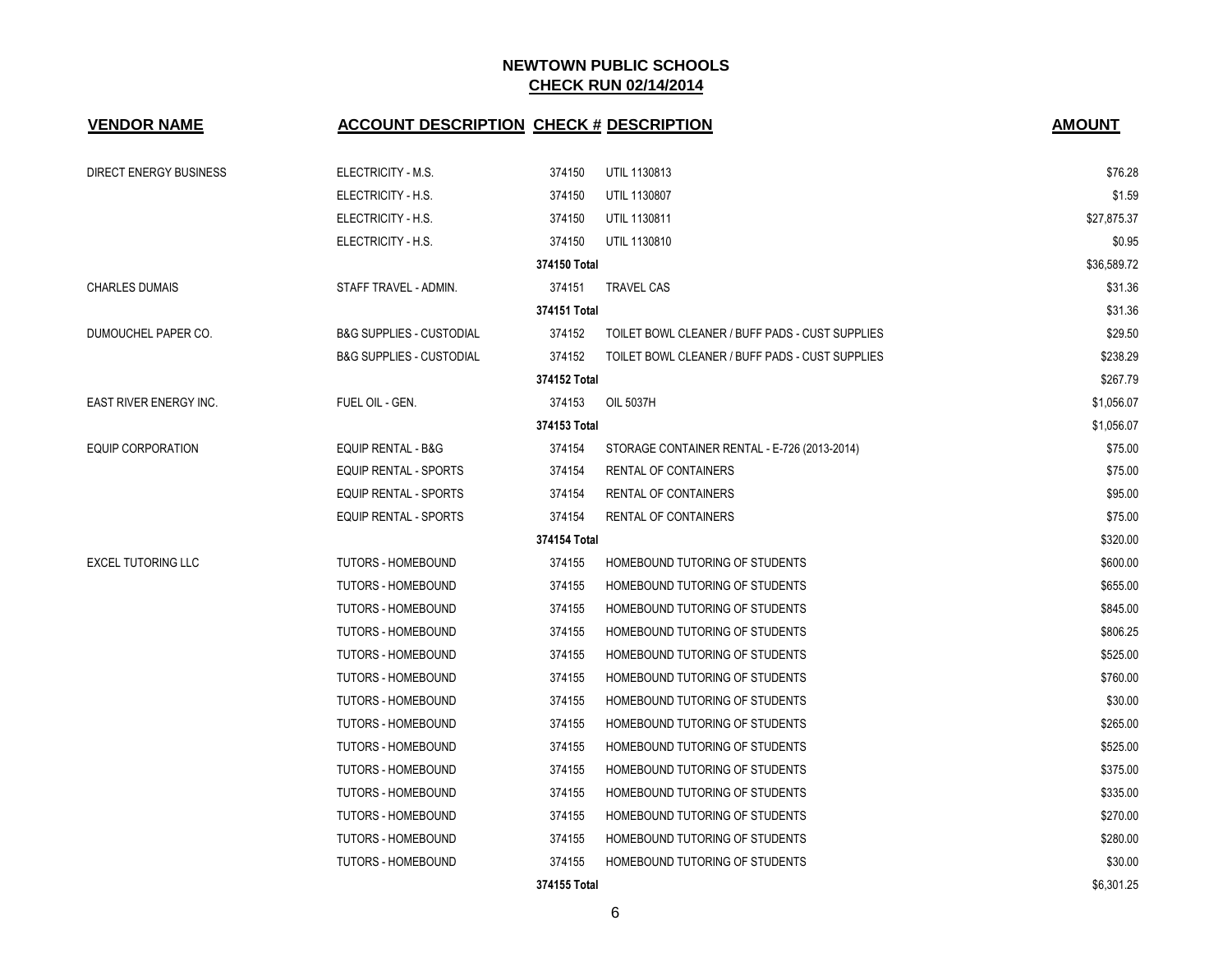| <b>VENDOR NAME</b>               | <b>ACCOUNT DESCRIPTION CHECK # DESCRIPTION</b> |              |                                                                           | <b>AMOUNT</b> |
|----------------------------------|------------------------------------------------|--------------|---------------------------------------------------------------------------|---------------|
| <b>FAIR AUTO SUPPLY</b>          | <b>REPAIRS - MAINT.</b>                        | 374156       | <b>MAINT VEHICLE REPAIR PARTS</b>                                         | \$139.58      |
|                                  | REPAIRS - MAINT.                               | 374156       | <b>MAINT VEHICLE REPAIR PARTS</b>                                         | \$11.99       |
|                                  | <b>REPAIRS - MAINT.</b>                        | 374156       | MAINT VEHICLE REPAIR PARTS                                                | \$25.99       |
|                                  | REPAIRS - MAINT.                               | 374156       | MAINT VEHICLE REPAIR PARTS                                                | \$74.09       |
|                                  | REPAIRS - MAINT.                               | 374156       | MAINT VEHICLE REPAIR PARTS                                                | \$65.96       |
|                                  | REPAIRS - MAINT.                               | 374156       | MAINT VEHICLE REPAIR PARTS                                                | (\$25.99)     |
|                                  | REPAIRS - MAINT.                               | 374156       | <b>MAINT VEHICLE REPAIR PARTS</b>                                         | \$44.37       |
|                                  | <b>REPAIRS - MAINT.</b>                        | 374156       | <b>MAINT VEHICLE REPAIR PARTS</b>                                         | \$243.39      |
|                                  |                                                | 374156 Total |                                                                           | \$579.38      |
| <b>FEDEX</b>                     | INSTR. SUPPLIES - SPORTS                       | 374157       | YALE TRACK CLASSIC TOURNAMENT                                             | \$26.71       |
|                                  |                                                | 374157 Total |                                                                           | \$26.71       |
| MICHELE FINKENSTADT              | STAFF TRAVEL - PUPIL SERV.                     | 374158       | TRAVEL JAN 2014                                                           | \$73.92       |
|                                  |                                                | 374158 Total |                                                                           | \$73.92       |
| FLINN SCIENTIFIC INC.            | INSTR. SUPPLIES - SCIENCE                      | 374159       | AP6750 MOLECULAR ORIGAMI                                                  | \$45.55       |
|                                  | INSTR. SUPPLIES - SCIENCE                      | 374159       | 10037 ISOPROPYL ALCOHOL                                                   | \$33.91       |
|                                  | INSTR. SUPPLIES - SCIENCE                      | 374159       | AP1442 BOTTLES, DROPPING CLEAR, SQUARE, GLASS                             | \$46.68       |
|                                  | INSTR. SUPPLIES - SCIENCE                      | 374159       | AP1441 BOTTLES, DROPPING, AMBER, ROUND, GLASS AS PER QUOTE 107222         | \$53.52       |
|                                  | INSTR. SUPPLIES - SCIENCE                      | 374159       | FREIGHT CHARGES OMITTED FROM PO 43002                                     | \$25.00       |
|                                  | INSTR. SUPPLIES - SCIENCE                      | 374159       | HAZARD FEE OMITTED FROM PO 43002 PER QUOTE 107222                         | \$19.75       |
|                                  |                                                | 374159 Total |                                                                           | \$224.41      |
| <b>FLOCABULARY LLC</b>           | MEMBERSHIPS - SOC. STUDIES                     | 374160       | ONE-YEAR DIGITAL SUBSCRIPTION LICENSE FOR FLOCABULARY AND THE WEEK IN RAF | \$63.00       |
|                                  |                                                | 374160 Total |                                                                           | \$63.00       |
| FOLLETT EDUCATIONAL SERVICES     | <b>TEXTBOOKS - ENGLISH</b>                     | 374161       | ORDER 1598810A TITLE 1984 by ORWELL                                       | \$324.50      |
|                                  |                                                | 374161 Total |                                                                           | \$324.50      |
| <b>FOLLETT LIBRARY RESOURCES</b> | SUPPLIES - LIBRARY                             | 374162       | Books fic and non fic. Please see attached.                               | \$198.60      |
|                                  | <b>SUPPLIES - LIBRARY</b>                      | 374162       | Cataloging and processing. NO SHIPPING.                                   | \$10.35       |
|                                  |                                                | 374162 Total |                                                                           | \$208.95      |
| LORRAINE D. FOSTER DAY SCHOOL    | TUITION - OUT-OF-DISTRICT                      | 374163       | TUITION - OUT-OF-DISTRICT                                                 | \$4,850.00    |
|                                  | TUITION - OUT-OF-DISTRICT                      | 374163       | TUITION - OUT-OF-DISTRICT                                                 | \$4,850.00    |
|                                  |                                                | 374163 Total |                                                                           | \$9,700.00    |
| THE FOUNDATION SCHOOL            | TUITION - OUT-OF-DISTRICT                      | 374164       | TUITION - OUT-OF-DISTRICT                                                 | \$24,800.00   |
|                                  |                                                | 374164 Total |                                                                           | \$24,800.00   |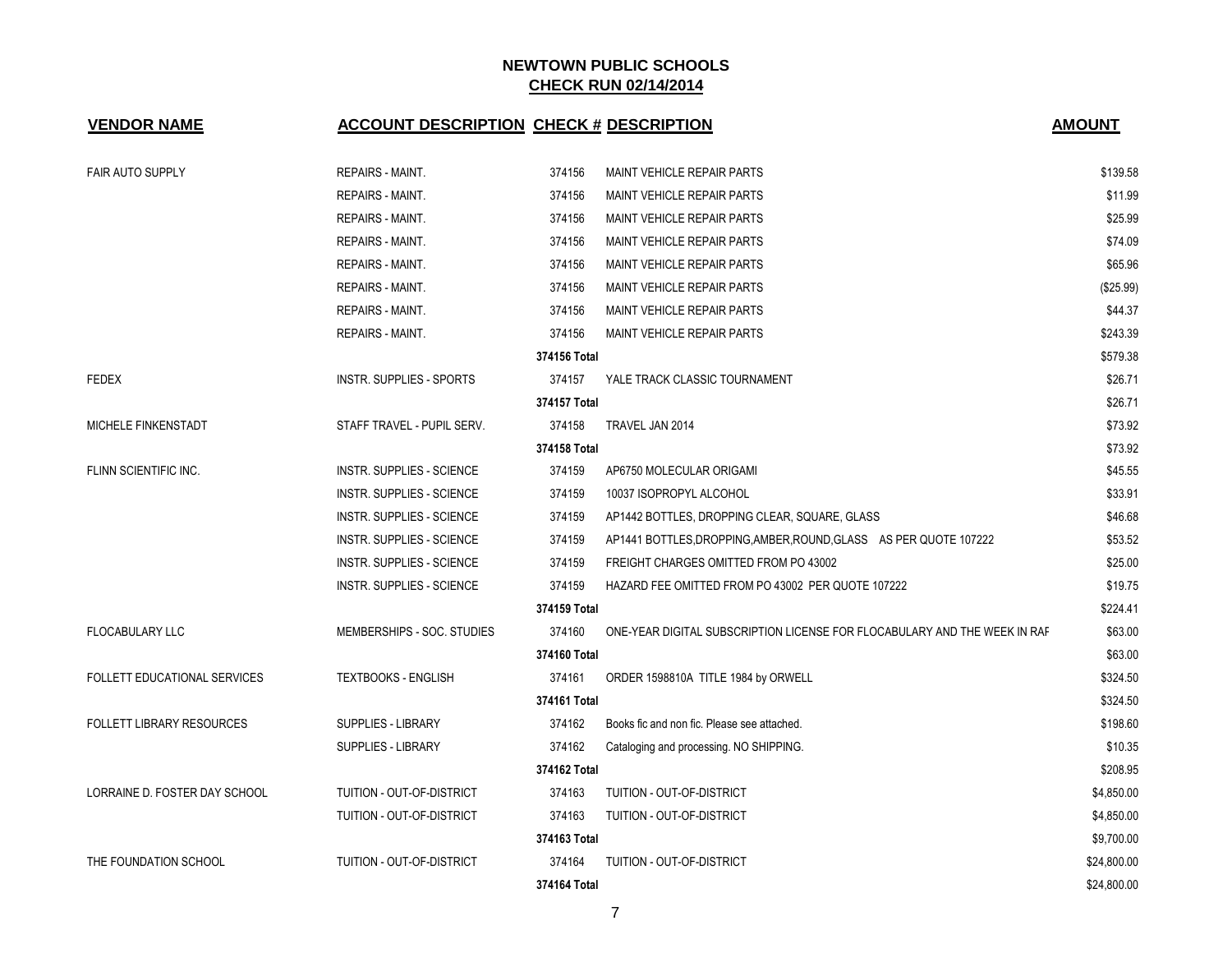| <b>VENDOR NAME</b>                                 | <b>ACCOUNT DESCRIPTION CHECK # DESCRIPTION</b> |              |                                                              | <b>AMOUNT</b> |
|----------------------------------------------------|------------------------------------------------|--------------|--------------------------------------------------------------|---------------|
| <b>G-SPORTS WRESTLING</b>                          | INSTR. SUPPLIES - SPORTS                       | 374165       | CLEAN ZONE BUCKET AND MOP SYSTEM                             | \$345.00      |
|                                                    | INSTR. SUPPLIES - SPORTS                       | 374165       | PREDICAMENT SCOREBOOK PWS3                                   | \$17.95       |
|                                                    | INSTR. SUPPLIES - SPORTS                       | 374165       | <b>CZ MOP REPLACEMENT</b>                                    | \$135.00      |
|                                                    | INSTR. SUPPLIES - SPORTS                       | 374165       | CASES KENCLEAN PLUS ATHLETIC MAT/DISINFECTANT/CLEANER KC001C | \$125.00      |
|                                                    | INSTR. SUPPLIES - SPORTS                       | 374165       | CASE OF KENNEDY ATHLETIC BODY WIPES KBWC                     | \$178.00      |
|                                                    | INSTR. SUPPLIES - SPORTS                       | 374165       | <b>SHIPPING</b>                                              | \$90.00       |
|                                                    |                                                | 374165 Total |                                                              | \$890.95      |
| <b>GANDER PUBLISHING INC.</b>                      | INSTR. SUPPLIES - SP. ED. PREK-8               | 374166       | V/V GRADE 3 1223305                                          | \$39.95       |
|                                                    | INSTR. SUPPLIES - SP. ED. PREK-8               | 374166       | V/V GRADE 4 1223405                                          | \$39.95       |
|                                                    | INSTR. SUPPLIES - SP. ED. PREK-8               | 374166       | V/V GRADE 2 12232266                                         | \$39.95       |
|                                                    | INSTR. SUPPLIES - SP. ED. PREK-8               | 374166       | <b>SHIPPING</b>                                              | \$11.99       |
|                                                    |                                                | 374166 Total |                                                              | \$131.84      |
| DR. LINDA A. GEJDA                                 | STAFF TRAVEL - SUPER.                          | 374167       | MONTHLY EXPENSE & TRAVEL 2013/14                             | \$300.00      |
|                                                    |                                                | 374167 Total |                                                              | \$300.00      |
| <b>GERONNURSING &amp; RESPITE CARE INC.</b>        | PROF. SERV. - HEALTH ELEM/RIS                  | 374168       | LPN SERVICES - STARR PROGRAM                                 | \$2,419.70    |
|                                                    |                                                | 374168 Total |                                                              | \$2,419.70    |
| <b>GLOBAL MED INDUSTRIES LLC</b>                   | OFF. SUPPLIES - ELEM.                          | 374169       | Batteries for Defibtech lifeline -e                          | \$804.00      |
|                                                    | OFF. SUPPLIES - H.S.                           | 374169       | Batteries for Defibtech Lifeline -H.S.                       | \$268.00      |
|                                                    |                                                | 374169 Total |                                                              | \$1,072.00    |
| GOVCONNECTION, INC.                                | INSTR. SUPPLIES - T.A.P./FLEX                  | 374170       | TONER FOR DELL 1700/1710                                     | \$130.00      |
|                                                    | INSTR. SUPPLIES - T.A.P./FLEX                  | 374170       | TONER FOR DELL 1700/1710                                     | \$65.00       |
|                                                    |                                                | 374170 Total |                                                              | \$195.00      |
| <b>GRAINGER</b>                                    | <b>B. &amp; G. REPAIRS - H.S.</b>              | 374171       | <b>EXTERIOR DOOR REPAIRS - NHS</b>                           | \$327.68      |
|                                                    |                                                | 374171 Total |                                                              | \$327.68      |
| <b>GRAYBAR</b>                                     | B. & G. REPAIRS - RIS.                         | 374172       | PARKING LOT LIGHT - RIS                                      | \$200.54      |
|                                                    |                                                | 374172 Total |                                                              | \$200.54      |
| GREAT AMERICAN LIFE INSURANCE COMPANY PENSION PLAN |                                                | 374173       | #05091106 ID# 0484TAX SHELTERED ANNUITY PAYMENT              | \$5,323.58    |
|                                                    |                                                | 374173 Total |                                                              | \$5,323.58    |
| <b>STEPHANIE GREAVES</b>                           | STAFF TRAVEL - PUPIL SERV.                     | 374174       | TRAVEL JAN 2014                                              | \$64.60       |
|                                                    |                                                | 374174 Total |                                                              | \$64.60       |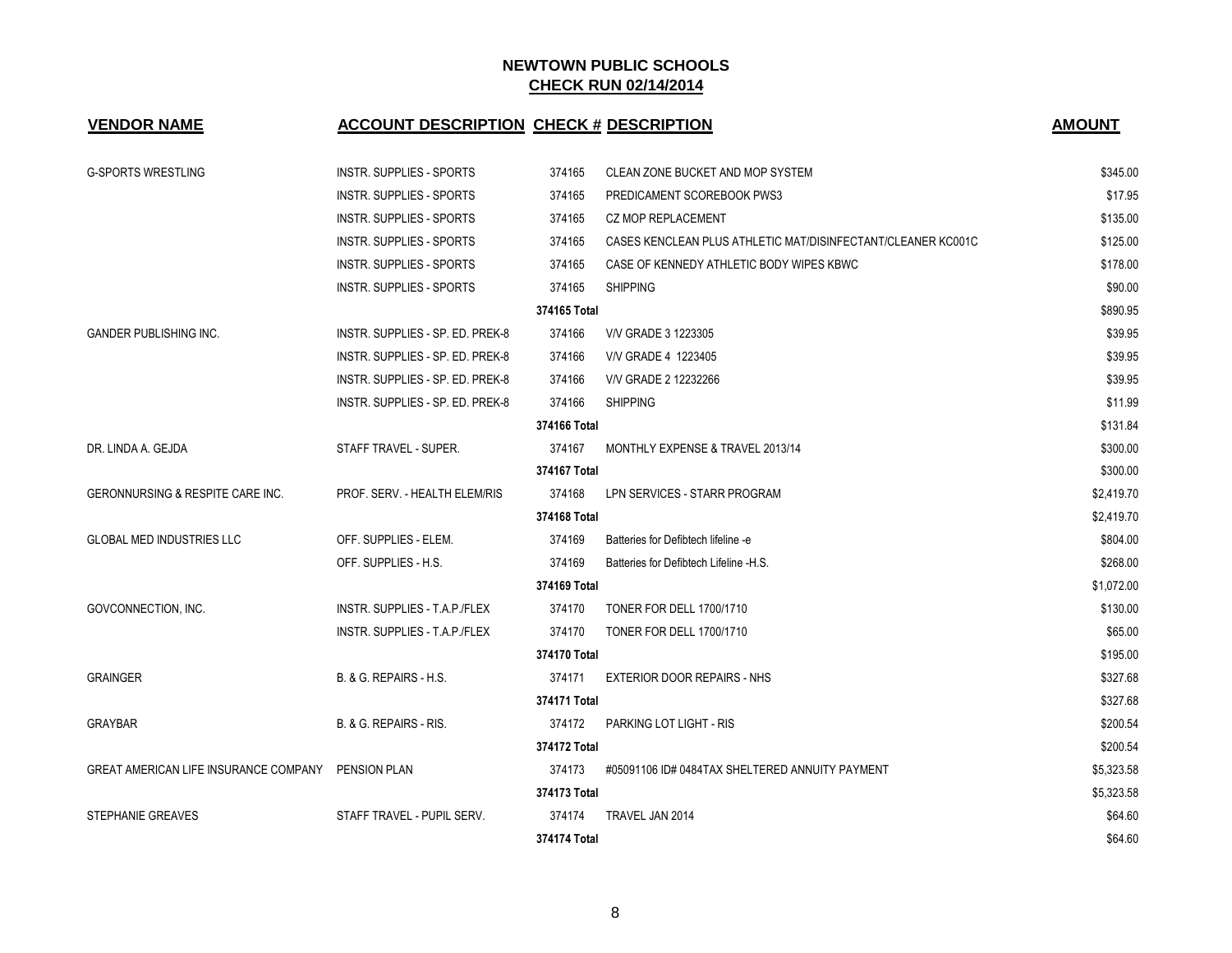# **VENDOR NAME ACCOUNT DESCRIPTION CHECK # DESCRIPTION AMOUNT** GUITAR CENTER **EXALGATER** CENTER SALGATER REPAIRS - MUSIC 374175 Markbass Combo Amp ,Comb Item 103837134, and CMD 121P, Item 542173 (\$175.00) REPAIRS - MUSIC **1980 COMP 374175** Markbass Combo Amp ,Comb Item 103837134, and CMD 121P, Item 542173 **374175 Total** \$632.48 HB COMMUNICATIONS INC. The Supplies - CLASSROOM 374176 MOVE ENO BOARD FROM TEACHER LOUNGE TO CLASSROOM \$1,791.00 **374176 Total** \$1,791.00 HESS CORPORATION CORPORATION PROPANE & NATURAL GAS - M.S. 374177 GAS 507117/576411 **374177 Total** \$202.00 HOPE ACADEMY TUITION - OUT-OF-DISTRICT 374178 TUITION - OUT-OF-DISTRICT \$6,590.00 **374178 Total** \$6,590.00 INGERSOLL AUTO OF DANBURY **REPAIRS - MAINT.** A CONSERVERS AND MALL ASSESSED FOR LIGHT REPAIR PARTS - NT56 \$76.54 \$76.54 \$76.54 \$76.54 \$76.54 \$76.54 \$76.54 \$76.54 \$76.54 \$76.54 \$76.54 \$76.54 \$76.54 \$76.54 \$76.54 \$76.54 \$76. **374179 Total** \$76.54 ITSAVVY LLC **CONTRAINS INFO. INFO. TECH.** 374180 No Shipping \$132.60 **374180 Total** \$132.60 KRISTEN JACKSON STAFF TRAVEL - PUPIL SERV. STAFF TRAVEL DEC 2013 STAFF TRAVEL DEC 2014 STAFF TRAVEL - PUPIL SERV. 374181 TRAVEL JAN 2014 \$123.82 **374181 Total** \$204.50 LISA JOHNS STAFF TRAVEL - INFO. TECH. STAFF TRAVEL 1.0 STATE STATE AND STAFF TRAVEL JAN 2014 STAFF TRAVEL - INFO. TECH. 374182 TRAVEL DEC 2013 \$66.84 **374182 Total** \$108.67 RACHEL KALISH CONTRACTED SERV. - SP/HEAR. 374183 SPEECH SERVICES STARR PROGRAM \$900.00 **374183 Total** \$900.00 KRISTOFER KELSO INSTR. SUPPLIES - CLASSROOM 374184 NEASC MEETING SUPPLIES \$17.56 **374184 Total** \$17.56 KLINGBERG FAMILY CENTERS INC. TUITION - OUT-OF-DISTRICT 374185 183 DAYS SCHOOL YEAR \$14,416.000 S14,416.00 **374185 Total** \$14,416.00 LEAHY'S FUELS INC. Notice that the REAL PROPANE & NATURAL GAS - H.S. 374186 PROPANE 97208G \$878.41 and \$878.41 **374186 Total** \$878.41 LEE & LOW BOOKS INC. THEXTBOOKS - CURR. DEVELOP. 374187 TC Assessment A-K Library Item 602634 \$575.00 TEXTBOOKS - CURR. DEVELOP. 374187 Shipping \$28.75 **374187 Total** \$603.75 LIFETIME MEMORY PRODUCTS INC. REPAIRS - INFO. TECH. 374188 Part 10300-2  $$335.00$

**374188 Total** \$335.00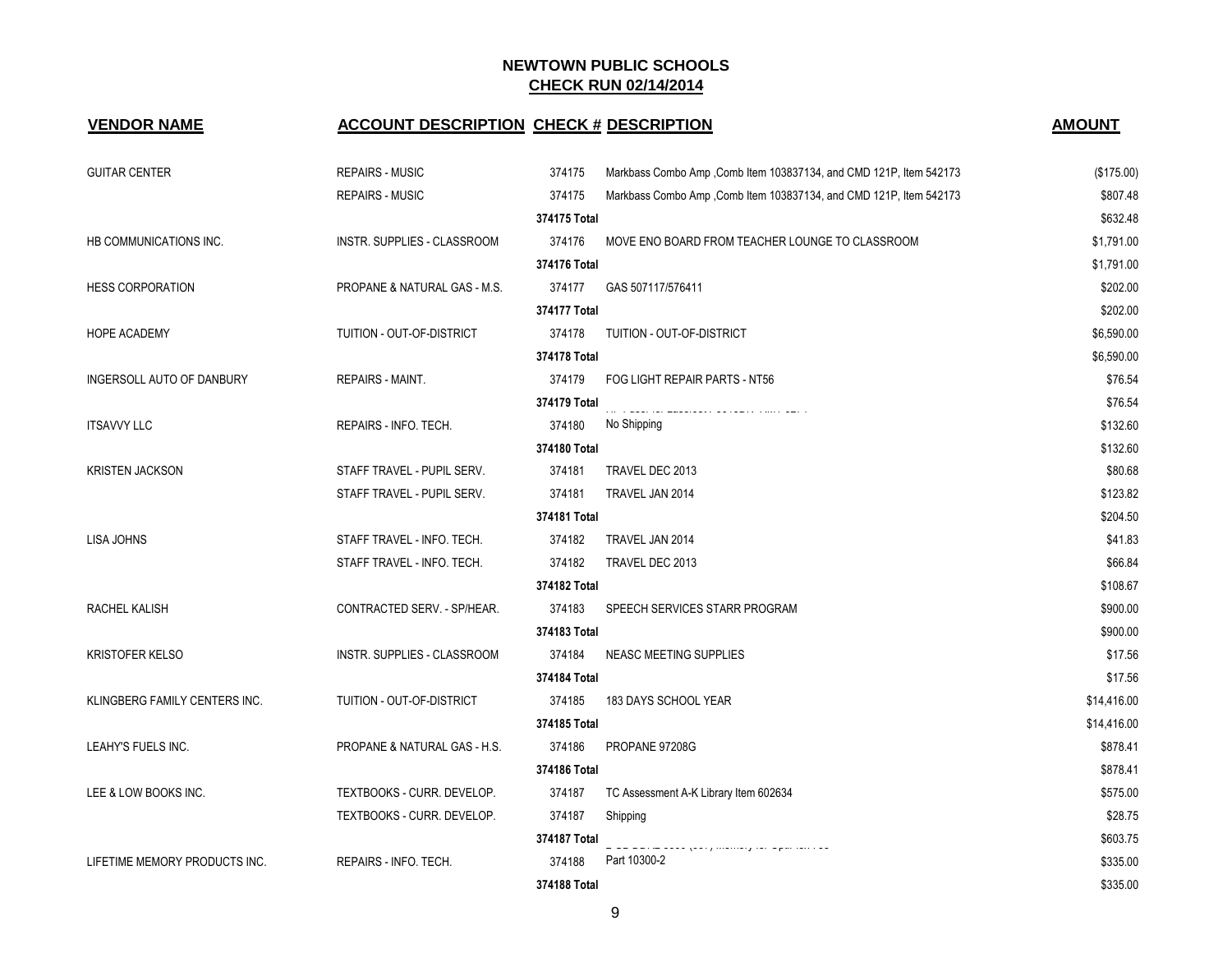| <b>VENDOR NAME</b>      | <b>ACCOUNT DESCRIPTION CHECK # DESCRIPTION</b> |              |                                             | <b>AMOUNT</b> |
|-------------------------|------------------------------------------------|--------------|---------------------------------------------|---------------|
| <b>KIM LOWELL</b>       | INSTR. SUPPLIES - MUSIC                        | 374189       | AAPT TEST PIZZA                             | \$99.84       |
|                         |                                                | 374189 Total |                                             | \$99.84       |
| DR. ANA PAULA MACHADO   | MEDICAL ADVISOR - HEALTH ADMIN                 | 374190       | <b>MEDICAL DIRECTOR</b>                     | \$846.16      |
|                         |                                                | 374190 Total |                                             | \$846.16      |
| MADISON SUPPLY, LLC     | <b>B&amp;G SUPPLIES - CUSTODIAL</b>            | 374191       | CALCIUM CHLORIDE - CUST SUPPLIES            | \$2,128.00    |
|                         |                                                | 374191 Total |                                             | \$2,128.00    |
| MAGNAKLEEN SERVICES LLC | <b>B&amp;G SUPPLIES - CUSTODIAL</b>            | 374192       | MOP / RUG SERVICE (ALL SCHOOLS) - 2013-2014 | \$130.00      |
|                         | <b>B&amp;G SUPPLIES - CUSTODIAL</b>            | 374192       | MOP / RUG SERVICE (ALL SCHOOLS) - 2013-2014 | \$48.50       |
|                         | <b>B&amp;G SUPPLIES - CUSTODIAL</b>            | 374192       | MOP / RUG SERVICE (ALL SCHOOLS) - 2013-2014 | \$18.00       |
|                         | <b>B&amp;G SUPPLIES - CUSTODIAL</b>            | 374192       | MOP / RUG SERVICE (ALL SCHOOLS) - 2013-2014 | \$137.50      |
|                         | <b>B&amp;G SUPPLIES - CUSTODIAL</b>            | 374192       | MOP / RUG SERVICE (ALL SCHOOLS) - 2013-2014 | \$166.50      |
|                         | <b>B&amp;G SUPPLIES - CUSTODIAL</b>            | 374192       | MOP / RUG SERVICE (ALL SCHOOLS) - 2013-2014 | \$19.50       |
|                         | <b>B&amp;G SUPPLIES - CUSTODIAL</b>            | 374192       | MOP / RUG SERVICE (ALL SCHOOLS) - 2013-2014 | \$18.00       |
|                         | <b>B&amp;G SUPPLIES - CUSTODIAL</b>            | 374192       | MOP / RUG SERVICE (ALL SCHOOLS) - 2013-2014 | \$166.50      |
|                         | <b>B&amp;G SUPPLIES - CUSTODIAL</b>            | 374192       | MOP / RUG SERVICE (ALL SCHOOLS) - 2013-2014 | \$19.50       |
|                         | <b>B&amp;G SUPPLIES - CUSTODIAL</b>            | 374192       | MOP / RUG SERVICE (ALL SCHOOLS) - 2013-2014 | \$18.00       |
|                         | <b>B&amp;G SUPPLIES - CUSTODIAL</b>            | 374192       | MOP / RUG SERVICE (ALL SCHOOLS) - 2013-2014 | \$130.00      |
|                         | <b>B&amp;G SUPPLIES - CUSTODIAL</b>            | 374192       | MOP / RUG SERVICE (ALL SCHOOLS) - 2013-2014 | \$48.50       |
|                         | <b>B&amp;G SUPPLIES - CUSTODIAL</b>            | 374192       | MOP / RUG SERVICE (ALL SCHOOLS) - 2013-2014 | \$18.00       |
|                         | <b>B&amp;G SUPPLIES - CUSTODIAL</b>            | 374192       | MOP / RUG SERVICE (ALL SCHOOLS) - 2013-2014 | \$144.00      |
|                         | <b>B&amp;G SUPPLIES - CUSTODIAL</b>            | 374192       | MOP / RUG SERVICE (ALL SCHOOLS) - 2013-2014 | \$45.45       |
|                         | <b>B&amp;G SUPPLIES - CUSTODIAL</b>            | 374192       | MOP / RUG SERVICE (ALL SCHOOLS) - 2013-2014 | \$21.50       |
|                         | <b>B&amp;G SUPPLIES - CUSTODIAL</b>            | 374192       | MOP / RUG SERVICE (ALL SCHOOLS) - 2013-2014 | \$28.25       |
|                         | <b>B&amp;G SUPPLIES - CUSTODIAL</b>            | 374192       | MOP / RUG SERVICE (ALL SCHOOLS) - 2013-2014 | \$33.80       |
|                         | <b>B&amp;G SUPPLIES - CUSTODIAL</b>            | 374192       | MOP / RUG SERVICE (ALL SCHOOLS) - 2013-2014 | \$60.65       |
|                         | <b>B&amp;G SUPPLIES - CUSTODIAL</b>            | 374192       | MOP / RUG SERVICE (ALL SCHOOLS) - 2013-2014 | \$30.65       |
|                         | <b>B&amp;G SUPPLIES - CUSTODIAL</b>            | 374192       | MOP / RUG SERVICE (ALL SCHOOLS) - 2013-2014 | \$106.20      |
|                         | <b>B&amp;G SUPPLIES - CUSTODIAL</b>            | 374192       | MOP / RUG SERVICE (ALL SCHOOLS) - 2013-2014 | \$60.65       |
|                         | <b>B&amp;G SUPPLIES - CUSTODIAL</b>            | 374192       | MOP / RUG SERVICE (ALL SCHOOLS) - 2013-2014 | \$30.65       |
|                         | <b>B&amp;G SUPPLIES - CUSTODIAL</b>            | 374192       | MOP / RUG SERVICE (ALL SCHOOLS) - 2013-2014 | \$106.20      |
|                         | <b>B&amp;G SUPPLIES - CUSTODIAL</b>            | 374192       | MOP / RUG SERVICE (ALL SCHOOLS) - 2013-2014 | \$45.45       |
|                         | <b>B&amp;G SUPPLIES - CUSTODIAL</b>            | 374192       | MOP / RUG SERVICE (ALL SCHOOLS) - 2013-2014 | \$21.50       |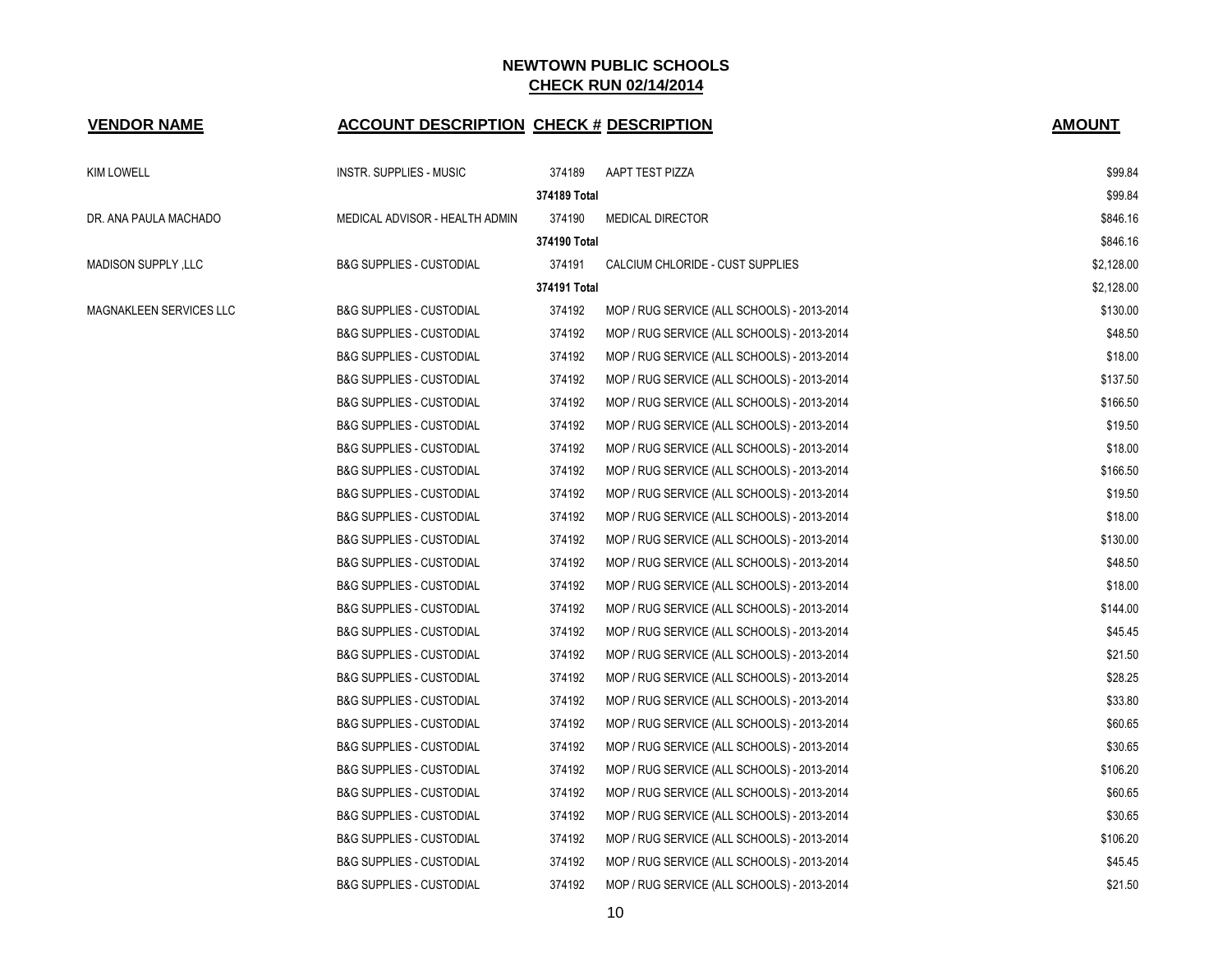| <b>VENDOR NAME</b>          | <b>ACCOUNT DESCRIPTION CHECK # DESCRIPTION</b> |              |                                                                                         | <b>AMOUNT</b> |
|-----------------------------|------------------------------------------------|--------------|-----------------------------------------------------------------------------------------|---------------|
| MAGNAKLEEN SERVICES LLC     | <b>B&amp;G SUPPLIES - CUSTODIAL</b>            | 374192       | MOP / RUG SERVICE (ALL SCHOOLS) - 2013-2014                                             | \$28.25       |
|                             | <b>B&amp;G SUPPLIES - CUSTODIAL</b>            | 374192       | MOP / RUG SERVICE (ALL SCHOOLS) - 2013-2014                                             | \$33.80       |
|                             |                                                | 374192 Total |                                                                                         | \$1,735.50    |
| MAHARD'S PIANO SERVICE, LLC | <b>REPAIRS - MUSIC</b>                         | 374193       | <b>PIANO TUNING</b>                                                                     | \$135.00      |
|                             |                                                | 374193 Total |                                                                                         | \$135.00      |
| W.B. MASON., INC.           | OFF. SUPPLIES - BUS. SERV.                     | 374194       | SUPPLIES 2013/14                                                                        | \$6.39        |
|                             | OFF. SUPPLIES - BUS. SERV.                     | 374194       | <b>SUPPLIES 2013/14</b>                                                                 | \$96.92       |
|                             | OFF. SUPPLIES - BUS. SERV.                     | 374194       | <b>SUPPLIES 2013/14</b>                                                                 | \$22.98       |
|                             | OFF. SUPPLIES - BUS. SERV.                     | 374194       | SUPPLIES 2013/14                                                                        | \$9.71        |
|                             | OFF. SUPPLIES - BUS. SERV.                     | 374194       | <b>SUPPLIES 2013/14</b>                                                                 | $(\$30.00)$   |
|                             | OFF. SUPPLIES - BUS. SERV.                     | 374194       | <b>SUPPLIES 2013/14</b>                                                                 | \$96.54       |
|                             | OFF. SUPPLIES - BUS. SERV.                     | 374194       | <b>SUPPLIES 2013/14</b>                                                                 | \$93.42       |
|                             | INSTR. SUPPLIES - CLASSROOM                    | 374194       | Dixon redi sharp black fine, Item DIX97207, priced per consortium bid. FREE SHIPPING    | \$102.00      |
|                             | INSTR. SUPPLIES - GUIDANCE                     | 374194       | HEWCC531A (HP) 304A - Cyan                                                              | (\$245.98)    |
|                             | INSTR. SUPPLIES - GUIDANCE                     | 374194       | HEWCC532A (HP) 304A - Yellow                                                            | (\$245.98)    |
|                             | INSTR. SUPPLIES - GUIDANCE                     | 374194       | HEWCC533A (HP) 304A - Magenta                                                           | (\$245.98)    |
|                             | INSTR. SUPPLIES - GUIDANCE                     | 374194       | HEWCC530A (HP) 304A - Black                                                             | (\$249.98)    |
|                             | INSTR. SUPPLIES - GUIDANCE                     | 374194       | HEWCC531A (HP) 304A - Cyan                                                              | \$245.98      |
|                             | INSTR. SUPPLIES - GUIDANCE                     | 374194       | HEWCC532A (HP) 304A - Yellow                                                            | \$245.98      |
|                             | INSTR. SUPPLIES - GUIDANCE                     | 374194       | HEWCC533A (HP) 304A - Magenta                                                           | \$245.98      |
|                             | INSTR. SUPPLIES - GUIDANCE                     | 374194       | HEWCC530A (HP) 304A - Black                                                             | \$249.98      |
|                             | INSTR. SUPPLIES - GUIDANCE                     | 374194       | HEWCC531A (HP) 304A - Cyan                                                              | \$245.98      |
|                             | INSTR. SUPPLIES - GUIDANCE                     | 374194       | HEWCC532A (HP) 304A - Yellow                                                            | \$245.98      |
|                             | INSTR. SUPPLIES - GUIDANCE                     | 374194       | HEWCC533A (HP) 304A - Magenta                                                           | \$245.98      |
|                             | INSTR. SUPPLIES - GUIDANCE                     | 374194       | HEWCC530A (HP) 304A - Black                                                             | \$249.98      |
|                             | INSTR. SUPPLIES - GUIDANCE                     | 374194       | HEWCB436D - HP-36A Black Toner - 2 cartridges per box                                   | \$287.98      |
|                             | INSTR. SUPPLIES - GUIDANCE                     | 374194       | PIL 38600 - Black P-500 Gel Ink Stick Roller Ball Pen - Extra Fine                      | \$21.79       |
|                             | INSTR. SUPPLIES - GUIDANCE                     | 374194       | PIL 38601 - Blue P-500 Gel Ink Stick Roller Ball Pen - Extra Fine - NO SHIPPING         | \$21.79       |
|                             | <b>SECURITY SUPPLIES</b>                       | 374194       | BDY562032, Recycled Steel Drop Box with Locking Top, 8.5 x 9.75, Platinum, No Shipping. | \$69.91       |
|                             | INSTR. SUPPLIES - CLASSROOM                    | 374194       | White copy paper, WBM21200, crec price, 8 1/2 x 11, no shipping                         | \$914.80      |
|                             | INSTR. SUPPLIES - SP. ED. PREK-8               | 374194       | CARTRIDGES HEWCB436A                                                                    | \$479.94      |
|                             | INSTR. SUPPLIES - GUIDANCE                     | 374194       | Value U-Channel Document Frames - DAX-N17002N; silver NO SHIPPING                       | \$54.50       |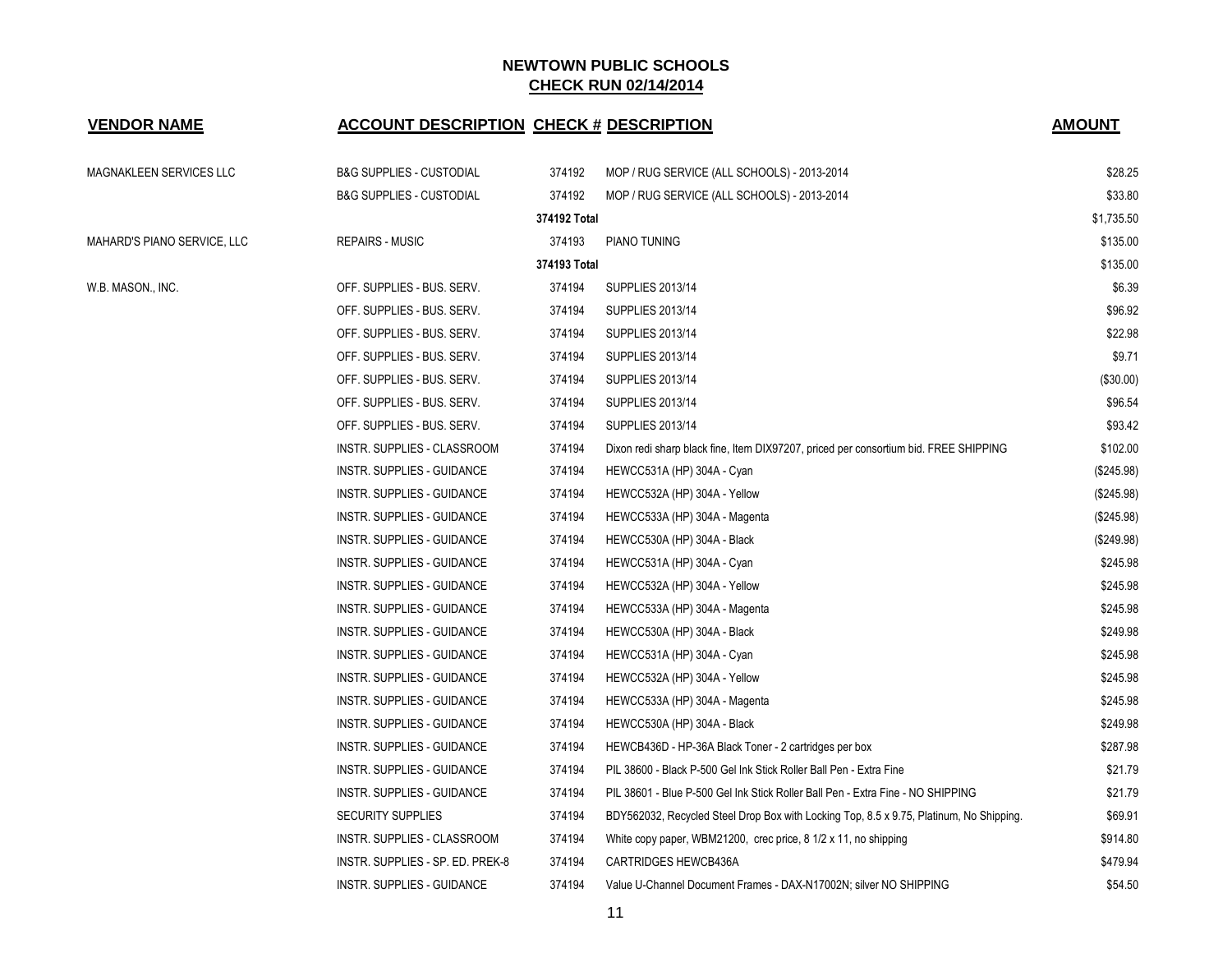### **VENDOR NAME ACCOUNT DESCRIPTION CHECK # DESCRIPTION AMOUNT**

| W.B. MASON., INC.                     | INSTR. SUPPLIES - ENGLISH         | 374194       | Bookcases, item TNN-B66PY, 5 SHELF, PUTTY. Priced per Rob Manowitz. Free shipping. | \$876.00   |
|---------------------------------------|-----------------------------------|--------------|------------------------------------------------------------------------------------|------------|
|                                       | INSTR. SUPPLIES - ENGLISH         | 374194       | Bookcases, item TNN-B66PY, 5 SHELF, PUTTY. Priced per Rob Manowitz. Free shipping. | \$219.00   |
|                                       | INSTR. SUPPLIES - CLASSROOM       | 374194       | Puffs White Facial Tissues PAG-34457CT                                             | \$62.88    |
|                                       | INSTR. SUPPLIES - CLASSROOM       | 374194       | Puffs White Facial Tissues PAG-34457CT                                             | \$1,194.72 |
|                                       | EQUIPMENT - C.H. FURNITURE        | 374194       | FOLDING TABLES - 4 @ \$132.00 EACH                                                 | \$528.00   |
|                                       |                                   | 374194 Total |                                                                                    | \$6,117.19 |
| <b>CYNTHIA MCARTHUR</b>               | STAFF TRAVEL - CLASSROOM          | 374195       | <b>HOTEL EXPENSES</b>                                                              | \$540.00   |
|                                       |                                   | 374195 Total |                                                                                    | \$540.00   |
| <b>BETTY MCFADDEN</b>                 | CONTRACTED SERV. - ADMIN.         | 374196       | CHINESE DELEGATION                                                                 | \$134.42   |
|                                       |                                   | 374196 Total |                                                                                    | \$134.42   |
| MCKENNEY MECHANICAL CONTRACTORS INC.  | <b>B. &amp; G. REPAIRS - S.H.</b> | 374197       | <b>BOILER #1 REPAIRS - SH</b>                                                      | \$835.00   |
|                                       | B. & G. REPAIRS - M.G.            | 374197       | <b>BOILER #2 REPAIRS - MG</b>                                                      | \$335.00   |
|                                       |                                   | 374197 Total |                                                                                    | \$1,170.00 |
| E. A. MORSE & CO. INC.                | <b>REPAIRS - CUSTODIAL</b>        | 374198       | CUSTODIAL MACHINE REPAIR PARTS                                                     | \$104.92   |
|                                       |                                   | 374198 Total |                                                                                    | \$104.92   |
| MTM TRANSPORTATION INC.               | STUDENT TRAVEL - CLASSROOM        | 374199       | wheelchair vehicle to transport student on field trip to Hartford on 10/22         | \$290.00   |
|                                       |                                   | 374199 Total |                                                                                    | \$290.00   |
| NAGEL ELECTRIC LLC                    | B. & G. REPAIRS - H.              | 374200       | REPLACE POLE LIGHT BALLAST - HAWL                                                  | \$865.00   |
|                                       | B. & G. REPAIRS - HOM.            | 374200       | REPLACE POLE LIGHTS - HOM                                                          | \$1,007.50 |
|                                       | B. & G. REPAIRS - HOM.            | 374200       | REPLACE POLE LIGHTS - HOM                                                          | \$340.00   |
|                                       |                                   | 374200 Total |                                                                                    | \$2,212.50 |
| NATIONAL GEOGRAPHIC SCHOOL PUBLISHING | INSTR. SUPPLIES - CLASSROOM       | 374201       | National Geographic Explorer, Pioneer Edition Gr 2-3                               | \$41.50    |
|                                       | INSTR. SUPPLIES - CLASSROOM       | 374201       | National Geographic Explorer, Pathfinder Edition, Gr 4-6                           | \$43.50    |
|                                       | INSTR. SUPPLIES - CLASSROOM       | 374201       | S/H                                                                                | \$8.50     |
|                                       |                                   | 374201 Total |                                                                                    | \$93.50    |
| <b>NCS PEARSON INC.</b>               | INSTR. SUPPLIES - PSYCH.          | 374202       | WIAT III ENHANCED RECORD AND RESPONSE                                              | \$386.25   |
|                                       | INSTR. SUPPLIES - PSYCH.          | 374202       | <b>SHIPPING</b>                                                                    | \$23.18    |
|                                       |                                   | 374202 Total |                                                                                    | \$409.43   |
| THE NEAT CENTER AT OAK HILL           | PROF. SERV. - SP/HEAR.            | 374203       | TECH EVALS 3 REED, 1 NMS                                                           | \$1,200.00 |
|                                       | PROF. SERV. - SP/HEAR.            | 374203       | TECH EVALS 3 REED, 1 NMS                                                           | \$1,200.00 |
|                                       | PROF. SERV. - SP/HEAR.            | 374203       | TECH EVALS 3 REED, 1 NMS                                                           | \$1,200.00 |
|                                       | PROF. SERV. - SP/HEAR.            | 374203       | TECH EVALS 3 REED, 1 NMS                                                           | \$1,200.00 |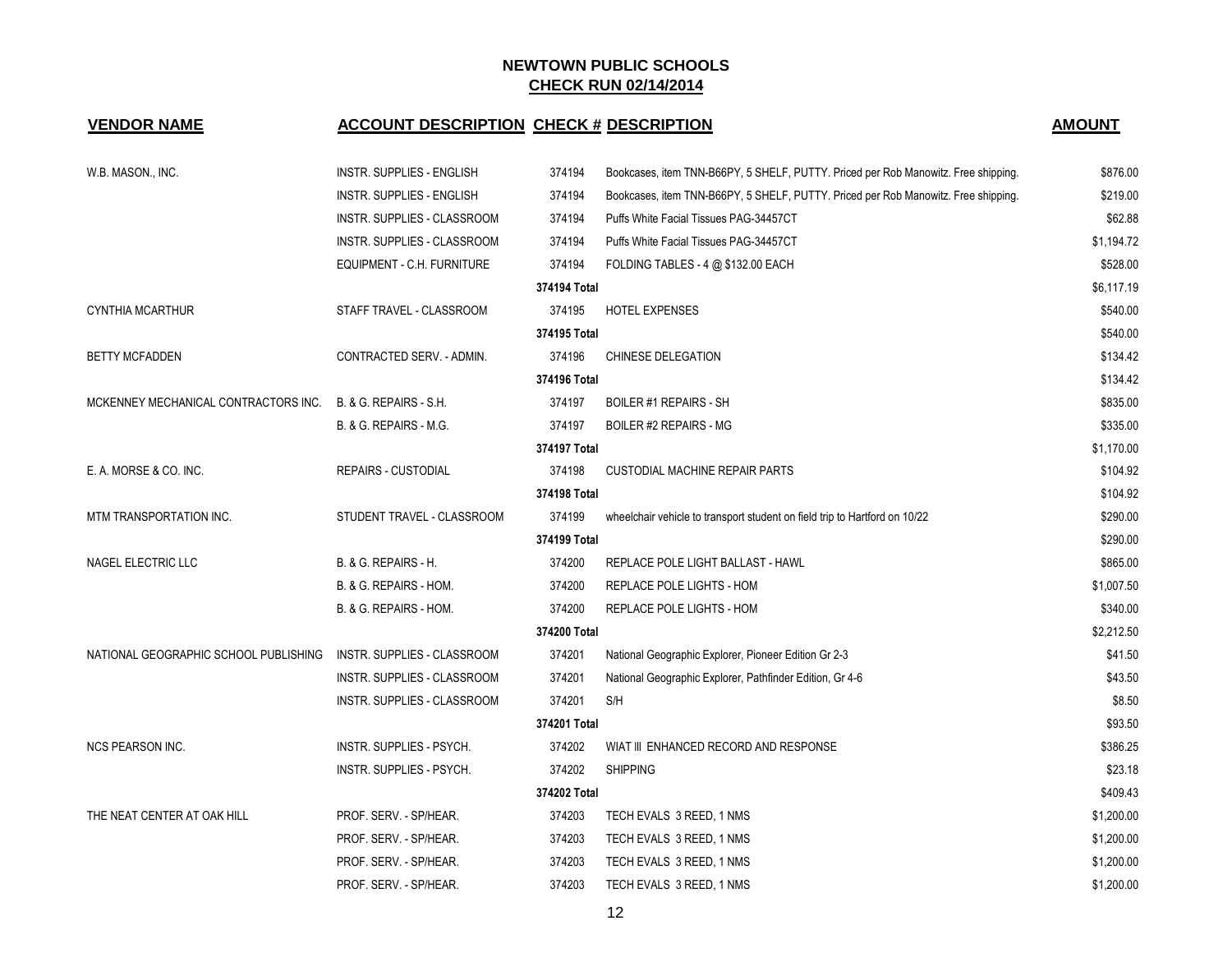| <b>VENDOR NAME</b>            | <b>ACCOUNT DESCRIPTION CHECK # DESCRIPTION</b> |              |                                                                   | <b>AMOUNT</b> |
|-------------------------------|------------------------------------------------|--------------|-------------------------------------------------------------------|---------------|
| THE NEAT CENTER AT OAK HILL   | PROF. SERV. - SP/HEAR.                         | 374203       | TECH EVALS 3 REED, 1 NMS                                          | \$1,200.00    |
|                               | PROF. SERV. - SP/HEAR.                         | 374203       | TECH EVALS 3 REED, 1 NMS                                          | \$150.00      |
|                               |                                                | 374203 Total |                                                                   | \$6,150.00    |
| NEOPOST NEW ENGLAND           | REPAIRS - BUS. SERV.                           | 374204       | CONTRACT MAINT 02/2014 THRU 02/2015                               | \$1,388.00    |
|                               | INSTR. SUPPLIES - CLASSROOM                    | 374204       | LABELS                                                            | \$39.00       |
|                               |                                                | 374204 Total |                                                                   | \$1,427.00    |
| <b>NESS AUTOMOTIVE</b>        | <b>B&amp;G SUPPLIES - MAINT.</b>               | 374205       | SEAT COVER - NT58                                                 | \$175.95      |
|                               |                                                | 374205 Total |                                                                   | \$175.95      |
| NEW ENGLAND CTR FOR CHILDREN  | TUITION - OUT-OF-DISTRICT                      | 374206       | <b>TUITION</b>                                                    | \$14,804.99   |
|                               |                                                | 374206 Total |                                                                   | \$14,804.99   |
| NEWTOWN BOARD OF EDUCATION    | MEDICAL INS. PREMIUMS                          | 374207       | LONG TERM DIASABILITY                                             | \$3,311.99    |
|                               | <b>ADMINISTRATION FEES</b>                     | 374207       | DENTAL ADMIN                                                      | \$2,825.00    |
|                               | ADMINISTRATION FEES                            | 374207       | CORBRA ADMIN FEB 2014                                             | \$300.00      |
|                               | ADMINISTRATION FEES                            | 374207       | RETIREE ADM FEE JAN 2014                                          | \$225.00      |
|                               | <b>LIFE INSURANCE</b>                          | 374207       | <b>AD&amp;D PREMIUM</b>                                           | \$1,223.02    |
|                               | LIFE INSURANCE                                 | 374207       | LIFE PREMIUM                                                      | \$6,115.10    |
|                               |                                                | 374207 Total |                                                                   | \$14,000.11   |
| NEWTOWN BOE CUSTODIAL ACCOUNT | STAFF TRAIN. - STAFF DEVELOP.                  | 374208       | TAYLOR RENTAL 42336-3                                             | \$258.00      |
|                               |                                                | 374208 Total |                                                                   | \$258.00      |
| NEWTOWN FOOD SERVICE          | OFF. SUPPLIES - ADMIN.                         | 374209       | Professional Development refreshments per attached invoice, 10210 | \$63.00       |
|                               |                                                | 374209 Total |                                                                   | \$63.00       |
| NEWTOWN HARDWARE              | <b>B&amp;G SUPPLIES - MAINT.</b>               | 374210       | MAINTENANCE SUPPLIES 2013-2014                                    | \$22.55       |
|                               | <b>B&amp;G SUPPLIES - MAINT.</b>               | 374210       | MAINTENANCE SUPPLIES 2013-2014                                    | \$21.58       |
|                               | <b>B&amp;G SUPPLIES - MAINT.</b>               | 374210       | MAINTENANCE SUPPLIES 2013-2014                                    | \$23.46       |
|                               | <b>B&amp;G SUPPLIES - MAINT.</b>               | 374210       | MAINTENANCE SUPPLIES 2013-2014                                    | \$12.13       |
|                               | <b>B&amp;G SUPPLIES - MAINT.</b>               | 374210       | MAINTENANCE SUPPLIES 2013-2014                                    | \$53.32       |
|                               | <b>B&amp;G SUPPLIES - MAINT.</b>               | 374210       | MAINTENANCE SUPPLIES 2013-2014                                    | \$41.83       |
|                               | <b>B&amp;G SUPPLIES - MAINT.</b>               | 374210       | MAINTENANCE SUPPLIES 2013-2014                                    | \$16.19       |
|                               | <b>B&amp;G SUPPLIES - MAINT.</b>               | 374210       | MAINTENANCE SUPPLIES 2013-2014                                    | \$80.76       |
|                               | <b>B&amp;G SUPPLIES - MAINT.</b>               | 374210       | MAINTENANCE SUPPLIES 2013-2014                                    | \$76.48       |
|                               | <b>B&amp;G SUPPLIES - MAINT.</b>               | 374210       | MAINTENANCE SUPPLIES 2013-2014                                    | \$6.29        |
|                               | <b>B&amp;G SUPPLIES - MAINT.</b>               | 374210       | MAINTENANCE SUPPLIES 2013-2014                                    | \$12.58       |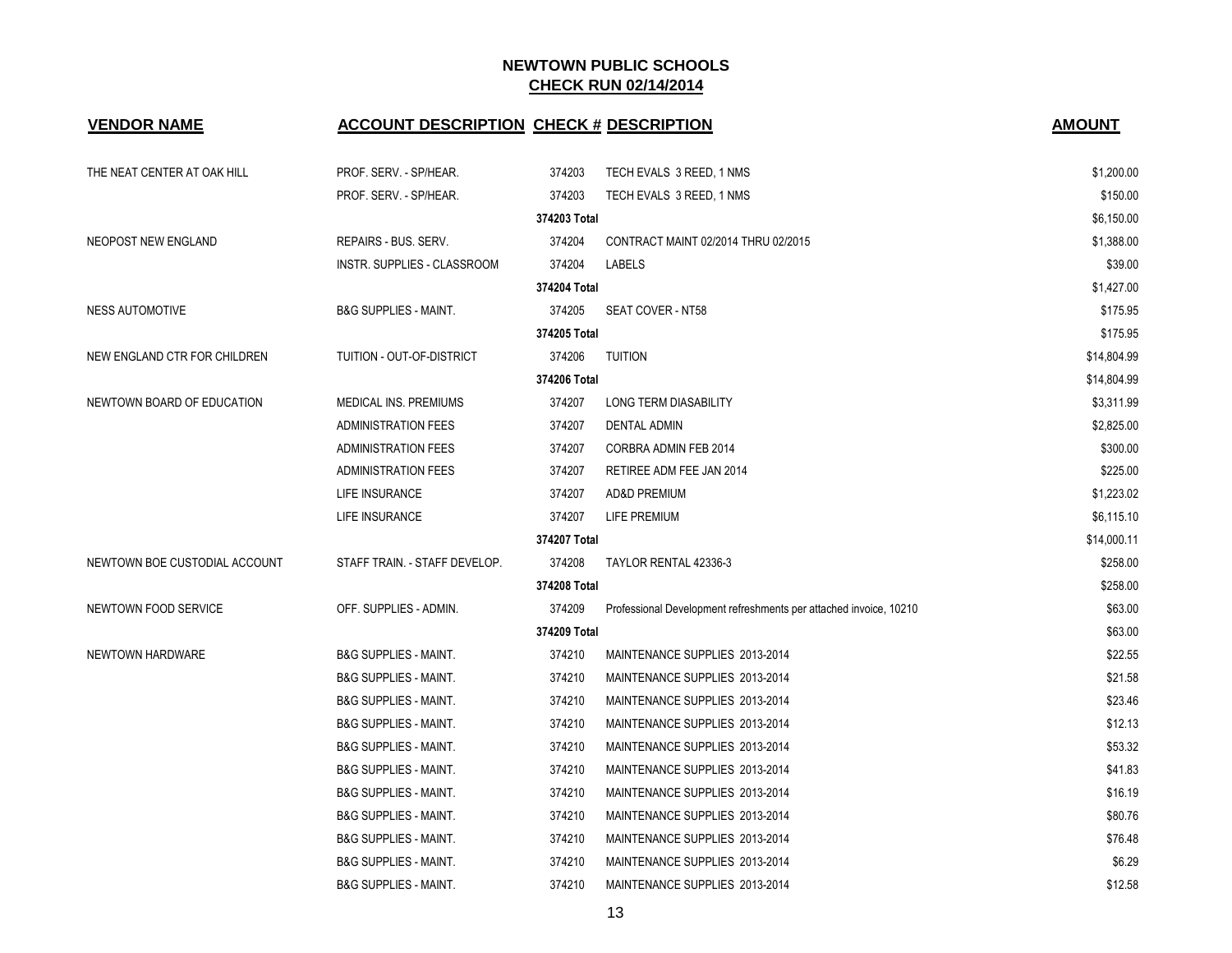| <b>VENDOR NAME</b>                | <b>ACCOUNT DESCRIPTION CHECK # DESCRIPTION</b> |              |                                                                                  | <b>AMOUNT</b> |
|-----------------------------------|------------------------------------------------|--------------|----------------------------------------------------------------------------------|---------------|
| NEWTOWN HARDWARE                  | <b>B&amp;G SUPPLIES - MAINT.</b>               | 374210       | MAINTENANCE SUPPLIES 2013-2014                                                   | \$17.62       |
|                                   | <b>B&amp;G SUPPLIES - MAINT.</b>               | 374210       | MAINTENANCE SUPPLIES 2013-2014                                                   | \$9.89        |
|                                   | <b>B&amp;G SUPPLIES - MAINT.</b>               | 374210       | MAINTENANCE SUPPLIES 2013-2014                                                   | \$48.72       |
|                                   | <b>B&amp;G SUPPLIES - MAINT.</b>               | 374210       | MAINTENANCE SUPPLIES 2013-2014                                                   | \$23.38       |
|                                   |                                                | 374210 Total |                                                                                  | \$466.78      |
| NEWTOWN MIDDLE SCHOOL             | INSTR. SUPPLIES - CLASSROOM                    | 374211       | Payment for lunch on 1/29 for Chinese delegation per attached receipt.           | \$147.90      |
|                                   | INSTR. SUPPLIES - SOC. STUDIES                 | 374211       | Travel expenses for travel expenses for Dutchess Antislavery Singers             | \$100.00      |
|                                   |                                                | 374211 Total |                                                                                  | \$247.90      |
| NEWTOWN YOUTH AND FAMILY SERVICES | PROF. SERV. - SUBSTANCE ABUSE                  | 374212       | SUBSTANCE ABUSE COUNSELOR AT NHS                                                 | \$11,523.89   |
|                                   |                                                | 374212 Total |                                                                                  | \$11,523.89   |
| ON-SITE SHREDDING                 | CONTRACTED SERV. - BUS. SERV.                  | 374213       | SHREDDING SERV AT C/O 2013/14                                                    | \$35.00       |
|                                   |                                                | 374213 Total |                                                                                  | \$35.00       |
| ORIENTAL TRADING                  | INSTR. SUPPLIES - MUSIC                        | 374214       | Erase Magnets IN-62 7288                                                         | \$4.25        |
|                                   | INSTR. SUPPLIES - MUSIC                        | 374214       | Jumbo minute timer, IN-59 1051                                                   | \$8.50        |
|                                   | INSTR. SUPPLIES - MUSIC                        | 374214       | Playing Dize IN-29 716                                                           | \$8.00        |
|                                   | <b>INSTR. SUPPLIES - MUSIC</b>                 | 374214       | Canvas Pencil Cases, IN-48 2394                                                  | \$19.00       |
|                                   | INSTR. SUPPLIES - MUSIC                        | 374214       | 3 minute small sand timer, IN-16 673 NO SHIPPING CODE MR 1419733                 | \$6.00        |
|                                   |                                                | 374214 Total |                                                                                  | \$45.75       |
| OTIS ELEVATOR COMPANY             | <b>B&amp;G CONTRACTED SERV.</b>                | 374215       | ELEVATOR SVC CONTRACT - HAWL / RIS 2013-2014                                     | \$817.23      |
|                                   |                                                | 374215 Total |                                                                                  | \$817.23      |
| PC & MAC EXCHANGE                 | REPAIRS - INFO. TECH.                          | 374216       | Batteries for the Dell Latitude D2100 series - Part #1090600Quote 113827         | \$192.00      |
|                                   |                                                | 374216 Total | page and page of the page of the contract of the complete section of the section | \$192.00      |
| PCM-G                             | REPAIRS - INFO. TECH.                          | 374217       |                                                                                  | \$66.00       |
|                                   |                                                | 374217 Total |                                                                                  | \$66.00       |
| <b>CAROL PELLIGRA</b>             | STAFF TRAVEL - CLASSROOM                       | 374218       | <b>SCHOLASTIC AWARDS TRAVEL</b>                                                  | \$105.86      |
|                                   |                                                | 374218 Total |                                                                                  | \$105.86      |
| PERKINS SCHOOL FOR THE BLIND      | TUITION - OUT-OF-DISTRICT                      | 374219       | TUITION - OUT-OF-DISTRICT                                                        | \$21,643.00   |
|                                   |                                                | 374219 Total |                                                                                  | \$21,643.00   |
| PETTY CASH                        | INSTR. SUPPLIES - SP. ED. H.S.                 | 374220       | PETTY CASH                                                                       | \$289.69      |
|                                   |                                                | 374220 Total |                                                                                  | \$289.69      |
| PLANK ROAD PUBLISHING INC.        | <b>INSTR. SUPPLIES - MUSIC</b>                 | 374221       | Where is the Peace? Item #TE-699                                                 | \$22.95       |
|                                   | INSTR. SUPPLIES - MUSIC                        | 374221       | All You Need is Love Item #MP-HC752                                              | \$26.95       |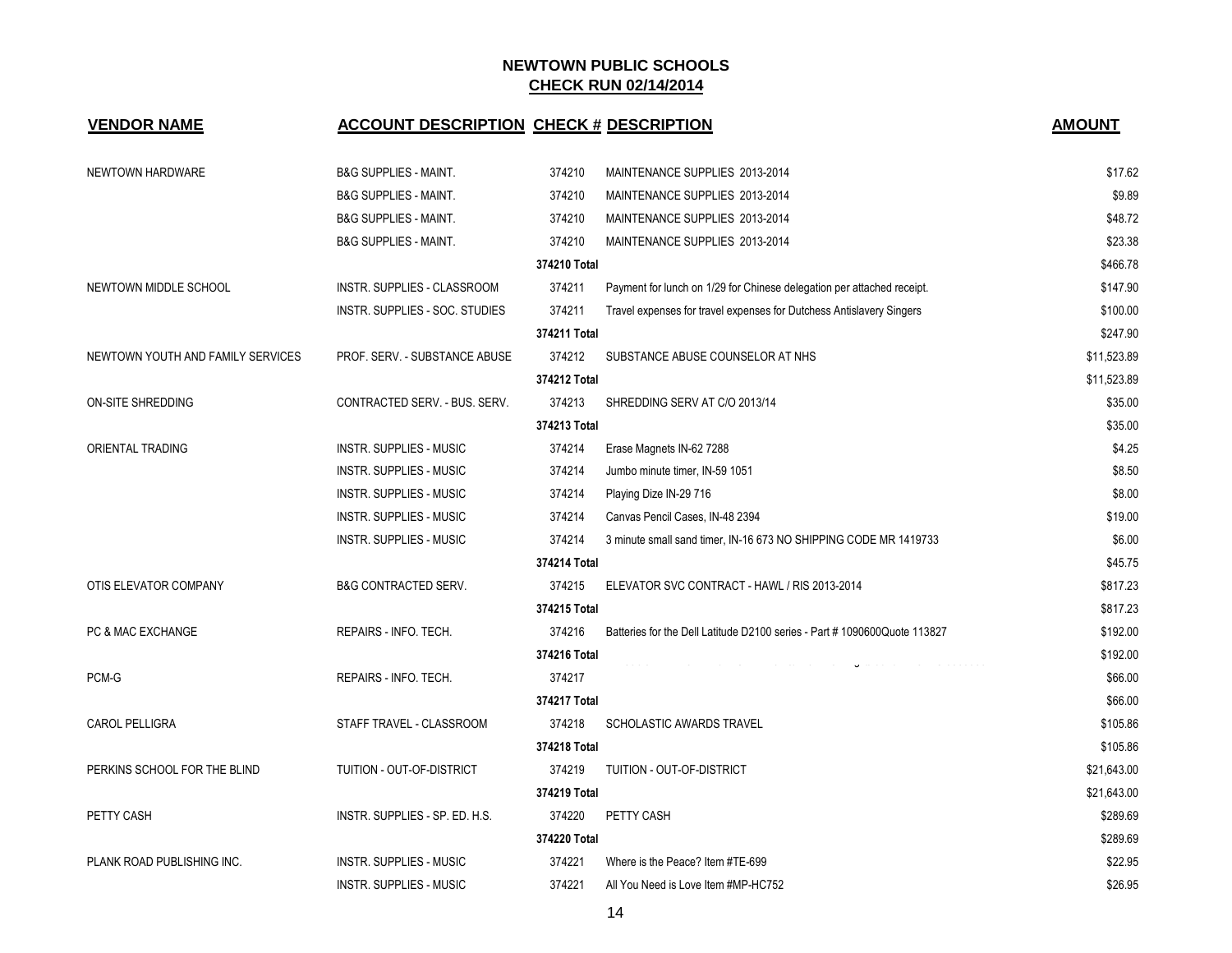| <b>VENDOR NAME</b>            | <b>ACCOUNT DESCRIPTION CHECK # DESCRIPTION</b> |              |                                                                               | <b>AMOUNT</b> |
|-------------------------------|------------------------------------------------|--------------|-------------------------------------------------------------------------------|---------------|
| PLANK ROAD PUBLISHING INC.    | INSTR. SUPPLIES - MUSIC                        | 374221       | All You Need is Love Item #MP-HC750                                           | \$19.00       |
|                               | INSTR. SUPPLIES - MUSIC                        | 374221       | Sing a Little Song Item #258909                                               | \$1.98        |
|                               | INSTR. SUPPLIES - MUSIC                        | 374221       | Ship/Hand                                                                     | \$10.77       |
|                               |                                                | 374221 Total |                                                                               | \$81.65       |
| PSAT/NMSQT                    | CONTRACTED SERV. - GUIDANCE                    | 374222       | Fee for additional testing - October, 2013 NO SHIPPING                        | \$224.00      |
|                               |                                                | 374222 Total |                                                                               | \$224.00      |
| <b>REALLY GOOD STUFF INC.</b> | <b>INSTR. SUPPLIES - CLASSROOM</b>             | 374223       | School Bags # 154250-no shipping                                              | \$57.55       |
|                               |                                                | 374223 Total |                                                                               | \$57.55       |
| JOHN R. REED                  | STAFF TRAVEL - SUPER.                          | 374224       | MONTHLY EXPENSE & TRAVEL 2013/14                                              | \$300.00      |
|                               |                                                | 374224 Total |                                                                               | \$300.00      |
| REGIONAL SCHOOL DISTRICT #14  | TUITION - OUT-OF-DISTRICT                      | 374225       | TUITION - OUT-OF-DISTRICT                                                     | \$3,001.00    |
|                               |                                                | 374225 Total |                                                                               | \$3,001.00    |
| <b>TRACY RYAN</b>             | <b>TEXTBOOKS - READING</b>                     | 374226       | <b>BOOKS</b>                                                                  | \$51.70       |
|                               |                                                | 374226 Total |                                                                               | \$51.70       |
| SACRED HEART UNIVERSITY       | UNIVERSITY INTERNS                             | 374227       | <b>INTERNSHIP PROGRAM JAN 2014</b>                                            | \$35,887.50   |
|                               |                                                | 374227 Total |                                                                               | \$35,887.50   |
| <b>NELSON M. SANTOS</b>       | STAFF TRAVEL - INFO. TECH.                     | 374228       | TRAVEL JAN 2014                                                               | \$78.46       |
|                               |                                                | 374228 Total |                                                                               | \$78.46       |
| <b>SCANTRON CORPORATION</b>   | INSTR. SUPPLIES - SOC. STUDIES                 | 374229       | Part No 76323 Ink Jet Printer Cartrg (1/Pkg) - ordering 8 pkg at 16.50 each.  | \$140.36      |
|                               |                                                | 374229 Total |                                                                               | \$140.36      |
| SCHOLASTIC INC.               | <b>TEXTBOOKS - CLASSROOM</b>                   | 374230       | SUPPORT FOR COMMON CORE K-4 : Grade 4 - Social Studies - Geography, BOT551380 | \$199.00      |
|                               | TEXTBOOKS - CLASSROOM                          | 374230       | Grade 4 - Science - Matter & Energy, BOT551382                                | \$199.00      |
|                               | TEXTBOOKS - CLASSROOM                          | 374230       | Grade 5 - Social Studies - American Revolution, BOT551383                     | \$199.00      |
|                               | TEXTBOOKS - CLASSROOM                          | 374230       | Grade 5 Social Studies - Civil War, BOT551384, NO S/H                         | \$199.00      |
|                               |                                                | 374230 Total |                                                                               | \$796.00      |
| SCHOLASTIC INC.               | <b>TEXTBOOKS - READING</b>                     | 374231       | Set up for orders throughout the year to support reading program.             | \$278.50      |
|                               |                                                | 374231 Total |                                                                               | \$278.50      |
| SCHOLASTIC INC.               | <b>TEXTBOOKS - READING</b>                     | 374232       | Set up for orders throughout the year to support reading program.             | \$132.95      |
|                               |                                                | 374232 Total |                                                                               | \$132.95      |
| <b>SCHOOL DATEBOOKS</b>       | PRINTING - ADMIN.                              | 374233       | SCHOOL STUDENT AGENDAS                                                        | \$1,625.70    |
|                               |                                                | 374233 Total |                                                                               | \$1,625.70    |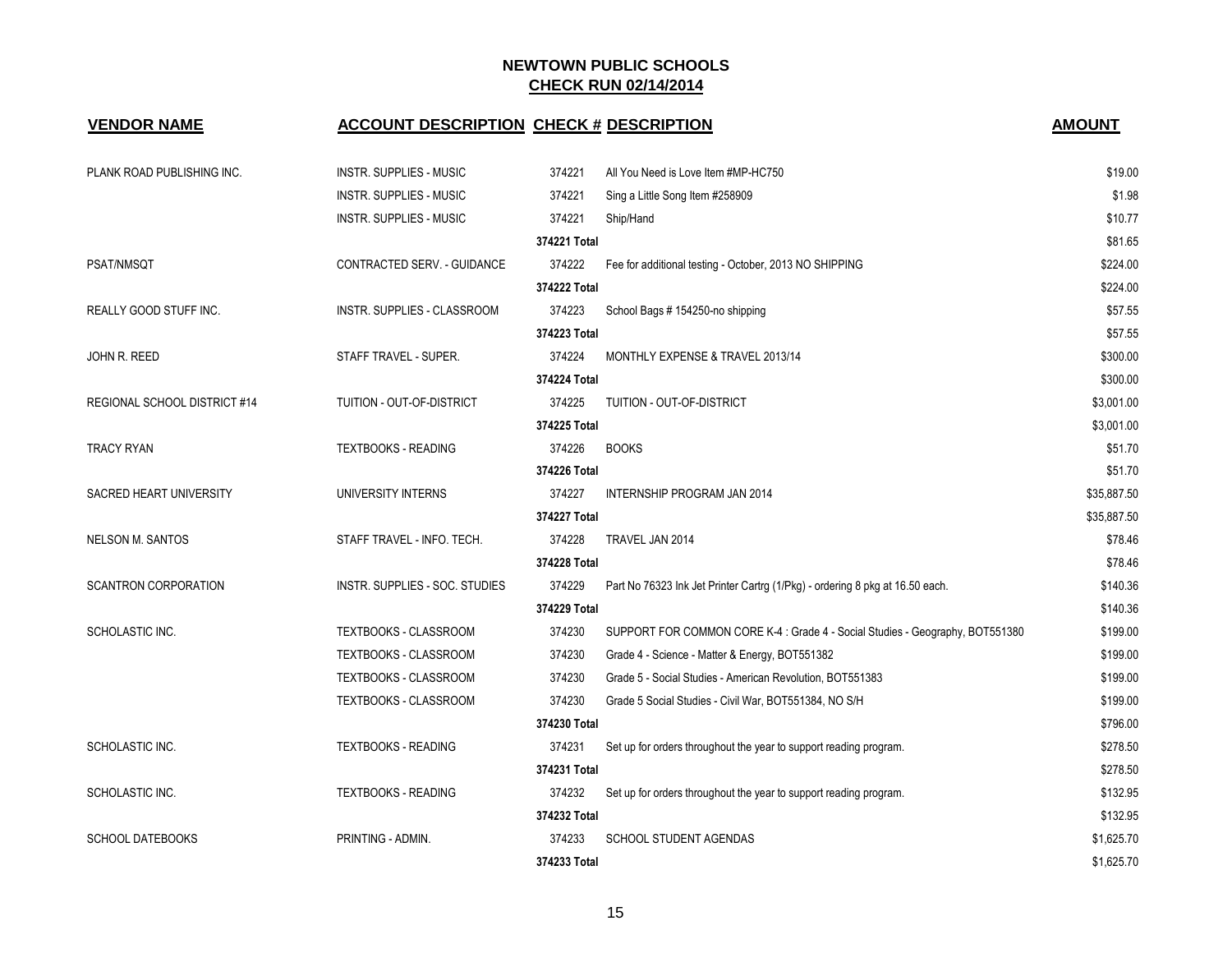# **VENDOR NAME ACCOUNT DESCRIPTION CHECK # DESCRIPTION AMOUNT**

| <b>AMOUNT</b> |
|---------------|
|---------------|

| <b>SCHOOL SPECIALTY</b>         | INSTR. SUPPLIES - CLASSROOM         | 374234       | Class supplies, see attached, book labels, card stock, stamper, stamp replacements     | \$188.55    |
|---------------------------------|-------------------------------------|--------------|----------------------------------------------------------------------------------------|-------------|
|                                 |                                     | 374234 Total |                                                                                        | \$188.55    |
| <b>J.A. SEXAUER</b>             | <b>B&amp;G SUPPLIES - MAINT.</b>    | 374235       | DRAIN / TRAP - PLUMBING SUPPLIES                                                       | \$161.41    |
|                                 |                                     | 374235 Total |                                                                                        | \$161.41    |
| SOUTHBURY PRINTING CENTRE, INC. | OFF. SUPPLIES - BUS. SERV.          | 374236       | <b>250 REGISTRATION FORMS</b>                                                          | \$124.55    |
|                                 |                                     | 374236 Total |                                                                                        | \$124.55    |
| STADIUM SYSTEM, INC.            | <b>REPAIRS - SPORTS</b>             | 374237       | SOFTBALL UNIFORM RECONDITIONING                                                        | \$276.70    |
|                                 |                                     | 374237 Total |                                                                                        | \$276.70    |
| STANDARD STATIONERY SUPPLY CO.  | INSTR. SUPPLIES - CLASSROOM         | 374238       | Classroom supplies; pencils, post its 3 x 3, post its 3 x 5, no shipping, see attached | \$1,166.52  |
|                                 |                                     | 374238 Total |                                                                                        | \$1,166.52  |
| SUNGARD PUBLIC SECTOR INC.      | PROF. SERV. - BUS. SERV             | 374239       | COMPUTER SERVICES & UPDATES 2013/14                                                    | \$1,051.79  |
|                                 | PROF. SERV. - BUS. SERV             | 374239       | COMPUTER SERVICES & UPDATES 2013/14                                                    | \$1,050.93  |
|                                 | PROF. SERV. - BUS. SERV             | 374239       | <b>COMPUTER SERVICES &amp; UPDATES 2013/14</b>                                         | \$1,053.19  |
|                                 | PROF. SERV. - BUS. SERV             | 374239       | COMPUTER SERVICES & UPDATES 2013/14                                                    | \$1,051.95  |
|                                 |                                     | 374239 Total |                                                                                        | \$4,207.86  |
| SUPERIOR CLEANERS AND TAILORS   | INSTR. SUPPLIES - SP. ED. PREK-8    | 374240       | STARR PROGRAM LAUNDRY                                                                  | \$15.45     |
|                                 | INSTR. SUPPLIES - SP. ED. PREK-8    | 374240       | STARR PROGRAM LAUNDRY                                                                  | \$15.45     |
|                                 | INSTR. SUPPLIES - SP. ED. PREK-8    | 374240       | STARR PROGRAM LAUNDRY                                                                  | \$15.45     |
|                                 |                                     | 374240 Total |                                                                                        | \$46.35     |
| <b>MARTIN SWANHALL</b>          | <b>INSTR. SUPPLIES - SCIENCE</b>    | 374241       | PHYSICS SUPPLIES MOBILE                                                                | \$23.74     |
|                                 |                                     | 374241 Total |                                                                                        | \$23.74     |
| THYSSENKRUPP ELEVATOR CORP      | <b>B&amp;G CONTRACTED SERV.</b>     | 374242       | ELEVATOR SVC CONTRACT - CHALK HILL 2013-2014                                           | \$180.68    |
|                                 |                                     | 374242 Total |                                                                                        | \$180.68    |
| TOWN OF NEWTOWN                 | B. & G. IMPROVE - M.S.              | 374243       | MS PARKING LOT REPAIR                                                                  | \$48,767.88 |
|                                 |                                     | 374243 Total | \$48,767.88                                                                            |             |
| <b>US GAMES</b>                 | INSTR. SUPPLIES - P.E.              | 374244       | P.E. Supplies-Doug Michlovitz (Please see Attached)                                    | \$1,245.69  |
|                                 | INSTR. SUPPLIES - P.E.              | 374244       | Ship/Hand                                                                              | \$211.78    |
|                                 | INSTR. SUPPLIES - P.E.              | 374244       | P.E. Supplies-Doug Michlovitz (Please see Attached)                                    | (\$433.16)  |
|                                 |                                     | 374244 Total |                                                                                        | \$1,024.31  |
| <b>MARK VALDEGAS</b>            | <b>B&amp;G SUPPLIES - CUSTODIAL</b> | 374245       | SHOE'S (40879)                                                                         | \$100.00    |
|                                 |                                     | 374245 Total |                                                                                        | \$100.00    |